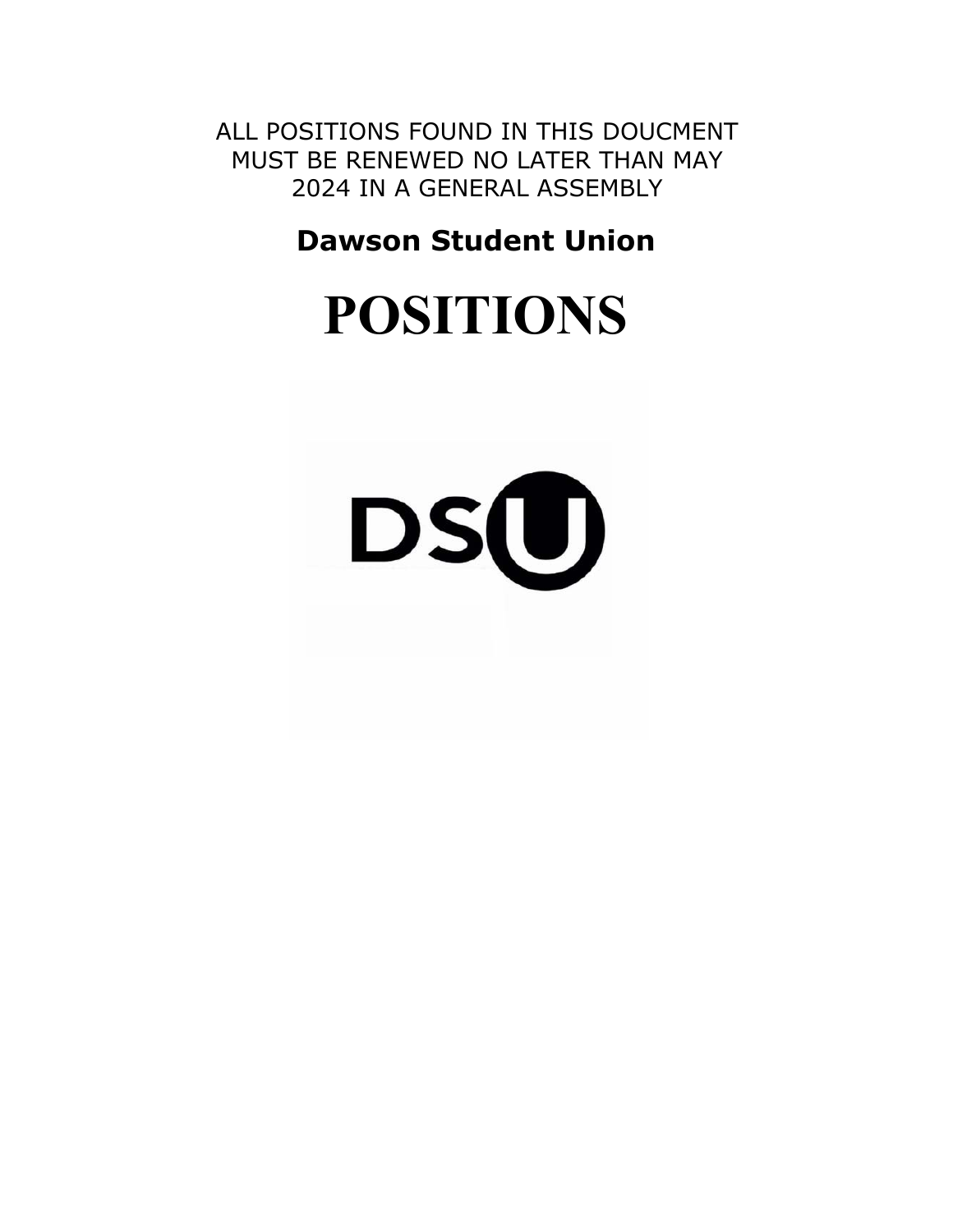# **POSITIONS** POSITIONS

| Academic and Non-Academic Codes of Conduct |  |
|--------------------------------------------|--|
|                                            |  |

Alcohol Awareness

The Arts

**Authorship** 

Commercialisation of Campuses

**Copyright** 

**Education** 

[Ethical Purchasing](#page-12-0)

[Food Services](#page-13-0)

[Local, Organic and Culturally Specific Food](#page-14-0)

[Exclusivity and Multi-Year Contracts in Food Services](#page-14-1)

[Freedom of Speech](#page-15-0)

[Governance of Post-Secondary Institutions](#page-16-0)

[Harassment Prevention and Grievance Policies](#page-17-0)

**[Health and Safety](#page-18-0)** 

**[Human Rights](#page-20-0)** 

**[Intellectual Property](#page-21-0)** 

**[Media](#page-23-0)** 

[Media on Campus](#page-23-1)

[Minority Language Rights](#page-25-0)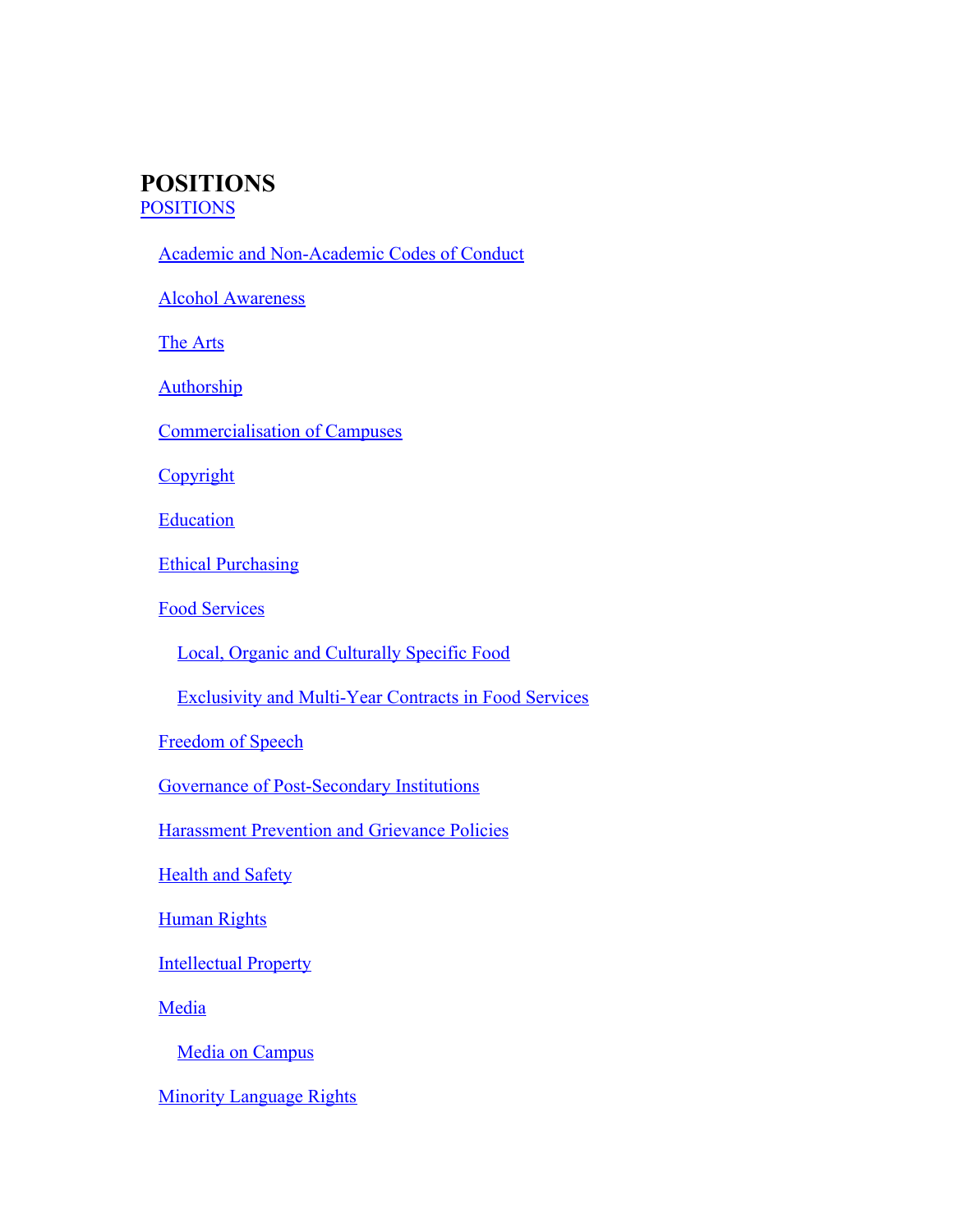[People with Disabilities](#page-26-0)

**[Public Transportation](#page-27-0)** 

**[Racism](#page-28-0)** 

[Religious Freedom](#page-29-0)

[Religious/Spiritually-Sensitive Food Options](#page-30-0)

[Religious/Spiritual Holidays](#page-30-1)

[Campus Prayer Space](#page-30-2)

**[Rights](#page-31-0)** 

[Workers' Rights](#page-32-0)

**[Safety on Campus](#page-32-1)** 

[Sexual Harassment](#page-33-0)

**[Sexual Orientation](#page-34-0)** 

**[Discrimination](#page-35-0)** 

[Declaration of Student Rights: Queer Students](#page-35-1)

[Homophobia and Heterosexism](#page-36-0)

**[Solidarity](#page-36-1)** 

[Student Employment](#page-37-0)

[Sustainable Campuses](#page-39-0)

**[Technology](#page-40-0)** 

[Transgendered, Transsexual and Intersexed Students](#page-41-0)

[Unionisation and Student Employees](#page-42-0)

[Violence](#page-43-0)

**[Water](#page-44-0)**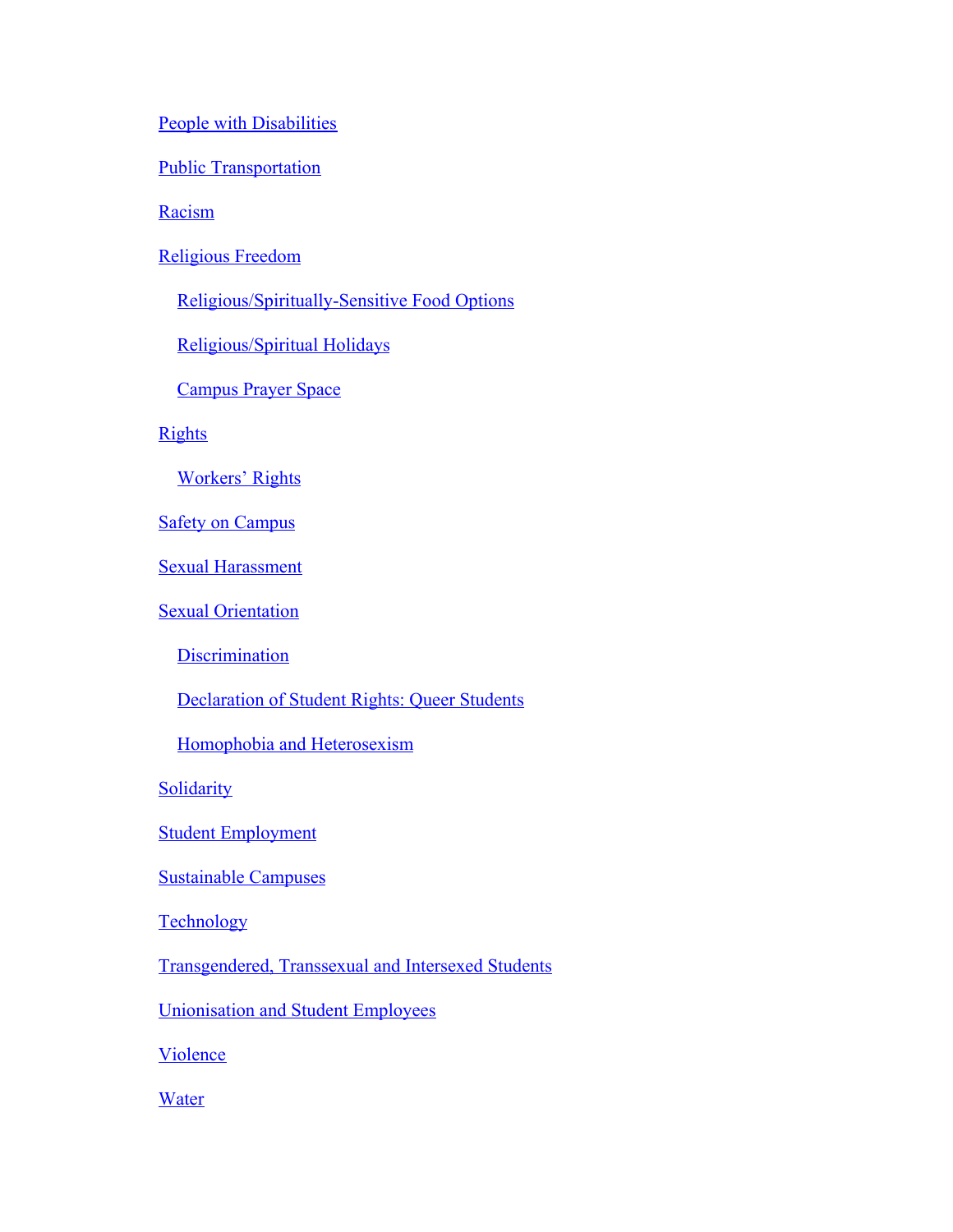[Bottled Water](#page-45-0)

[Women Students' Issues](#page-46-0)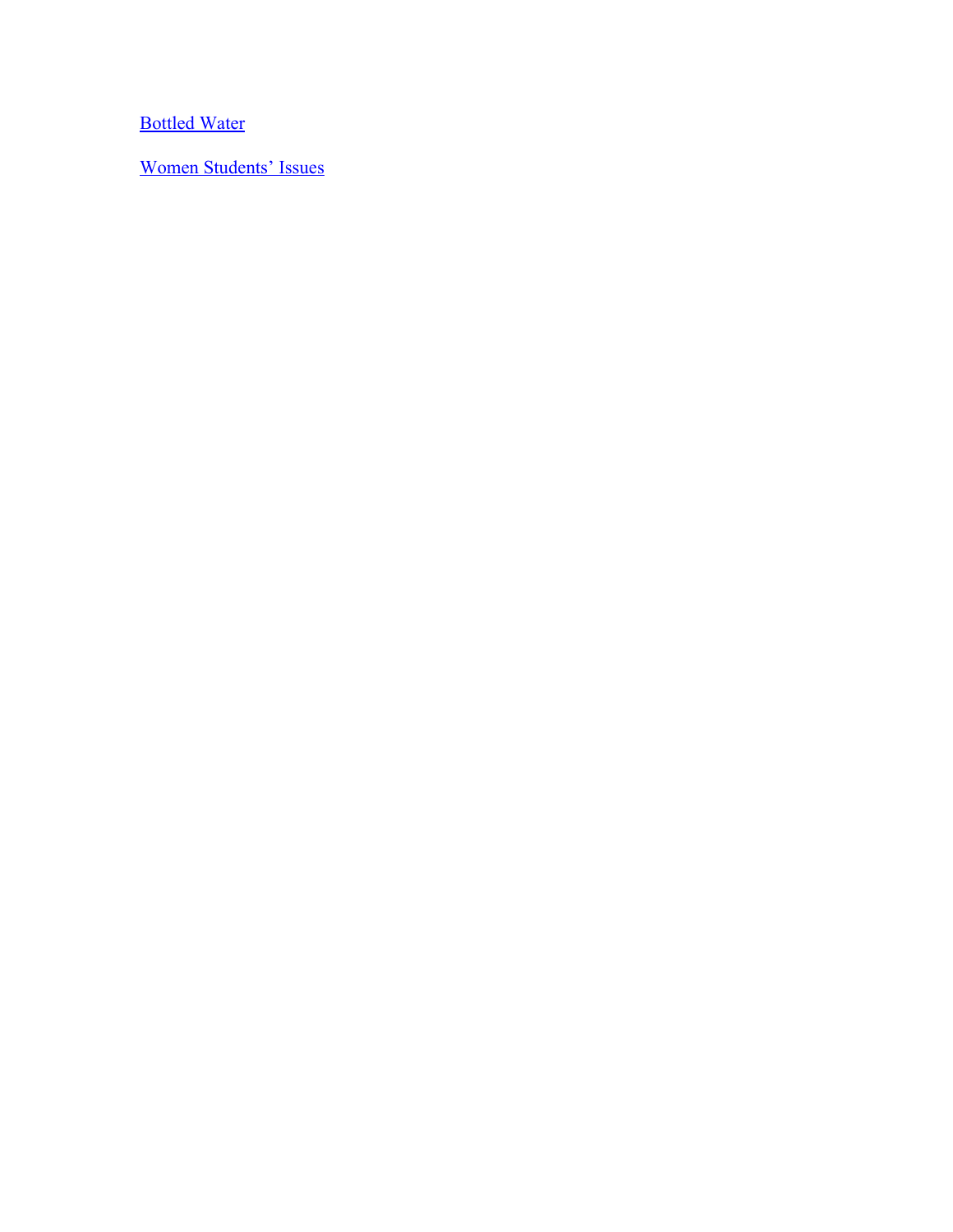# **Academic and Non-Academic Codes of Conduct**

# POSITION

The Union opposes the expectation that students will be representatives of their institutions at all times while off-campus.

The Union condemns the use of post-secondary institutional polices as they are applied to non- academic activities that take place off-campus at events that are not sanctioned by or affiliated with the post-secondary institution.

The Union opposes post-secondary education institutional codes of conduct that:

- seek to regulate or penalise the off-campus conduct of students;
- penalise students for political activity, including potentially disruptive behaviour;
- sanction or threaten sanctions that negatively impact a student's academic standing, funding, funding opportunities or employment;
- apply different standards to students than those applied to administrators, professors, or other employees of the institution;
- are not developed by a body comprised, in the majority, by students' union representatives;
- are not comprised of an independent third party comprised of and/or agreed upon by the students' union;
- do not provide the basic principles of natural justice including, but not limited to, the following rights: notice of the allegations, due process, a hearing to be held within a reasonable time frame, the ability to investigate the evidence, the opportunity to prepare for and present a defence, the presentation of witnesses, access to an impartial appeals process;
- place the burden of proof on the accused and not the accuser;
- do not provide students with appropriate legal council at no cost to the student;
- are applied to any students' union, group or campus organisation, or the registered leadership thereof;
- treat students acting individually, or as a representative of a students' union, club or campus organisation, who do not hold office or employ with the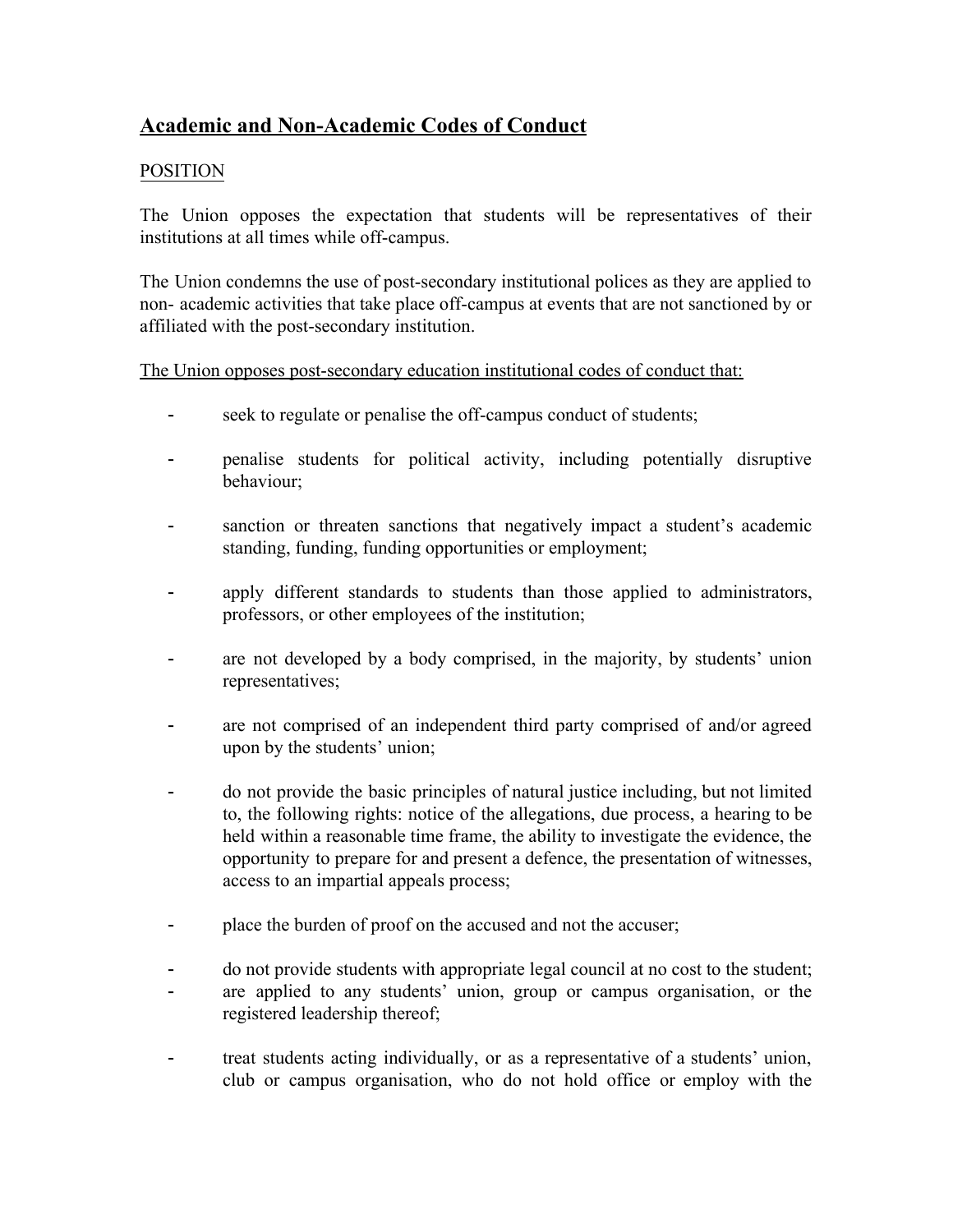institution, as "Representatives" of a university or college for the purpose of punishment;

- seek to compel students to report misconduct when it has happened or remove themselves from situations in which misconduct is occurring;
- are applied to online social, or other, networks sites, including but not limited to Facebook, Twitter, Google+, and MSN;
- limit, block, or hinder a students' right to free expression, political activity, assembly, or any other right under the Charter of Rights and Freedoms and the United Nations Declaration on the Rights of Indigenous Peoples and the United Nations Universal Declaration on Human Rights;
- are applied in an arbitrary, invasive, biased, or discriminatory way; and
- seek to penalize students for any incident for which the individual has already been penalized under the Criminal Code of Canada, or any other ordinance or statute, including Dawson policies otherwise respecting the previous clauses.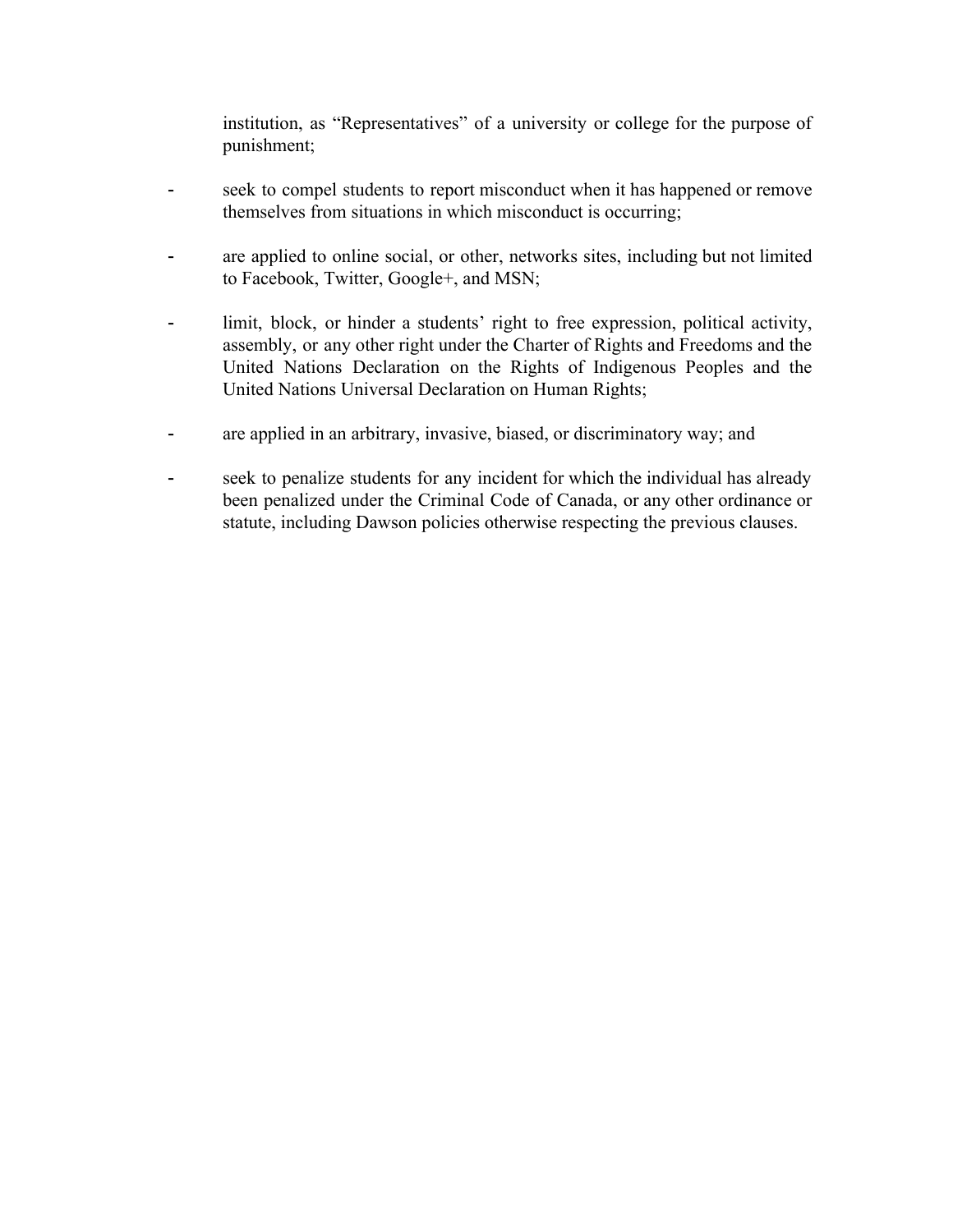# **Alcohol Awareness**

# *POSITION*

The Union endorses the principle of alcohol abuse awareness programs for post-secondary institutions.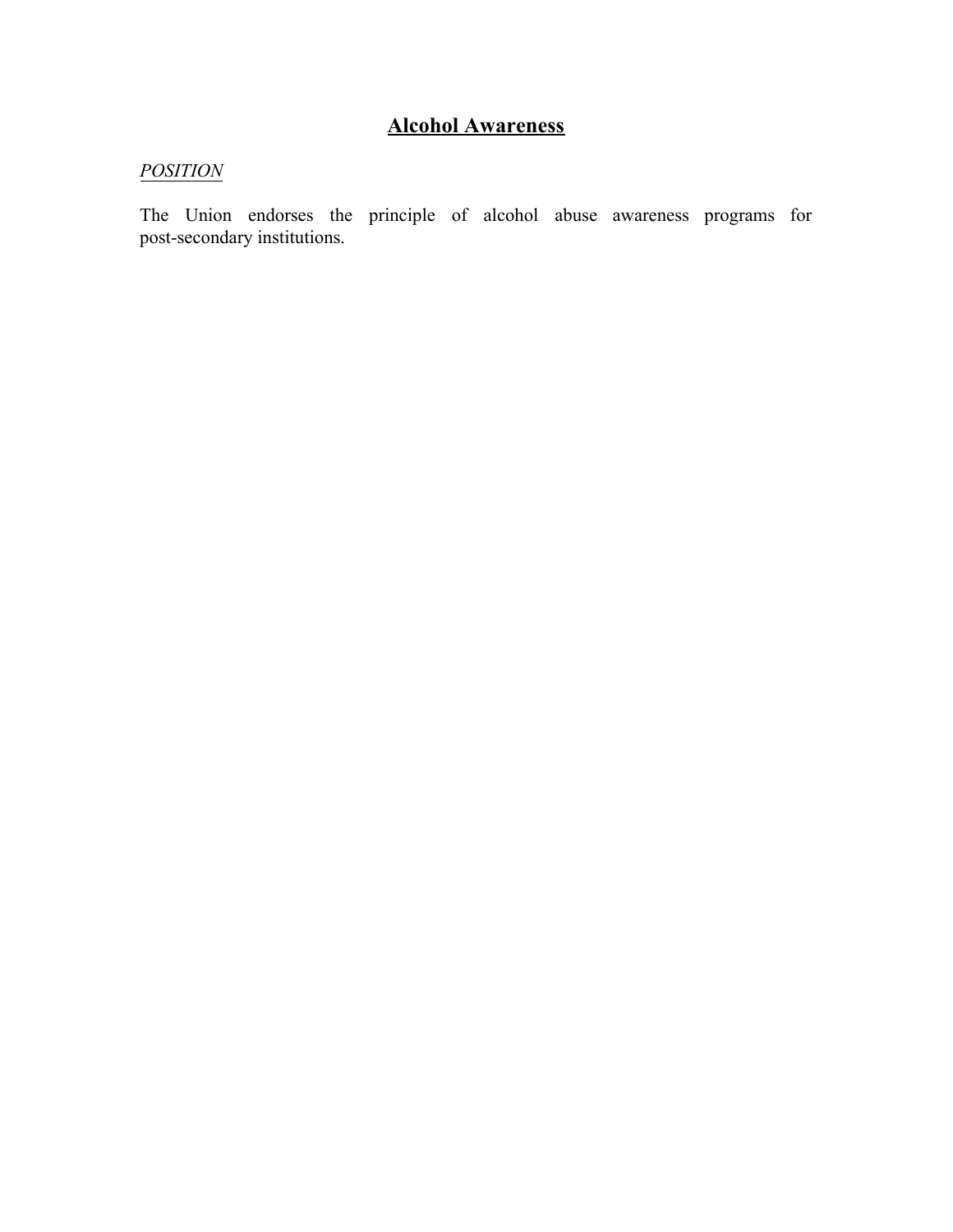# **The Arts**

#### *POSITION*

The Union opposes state censorship and persecution of artists who express their sexual identity, or political, moral and/or religious beliefs through their art.

The Union supports an adequately funded autonomous Council which grants funding to independent artists as well as artists' organisations.

The Union supports the endeavour of groups which are actively working to maintain adequate funding for the arts community.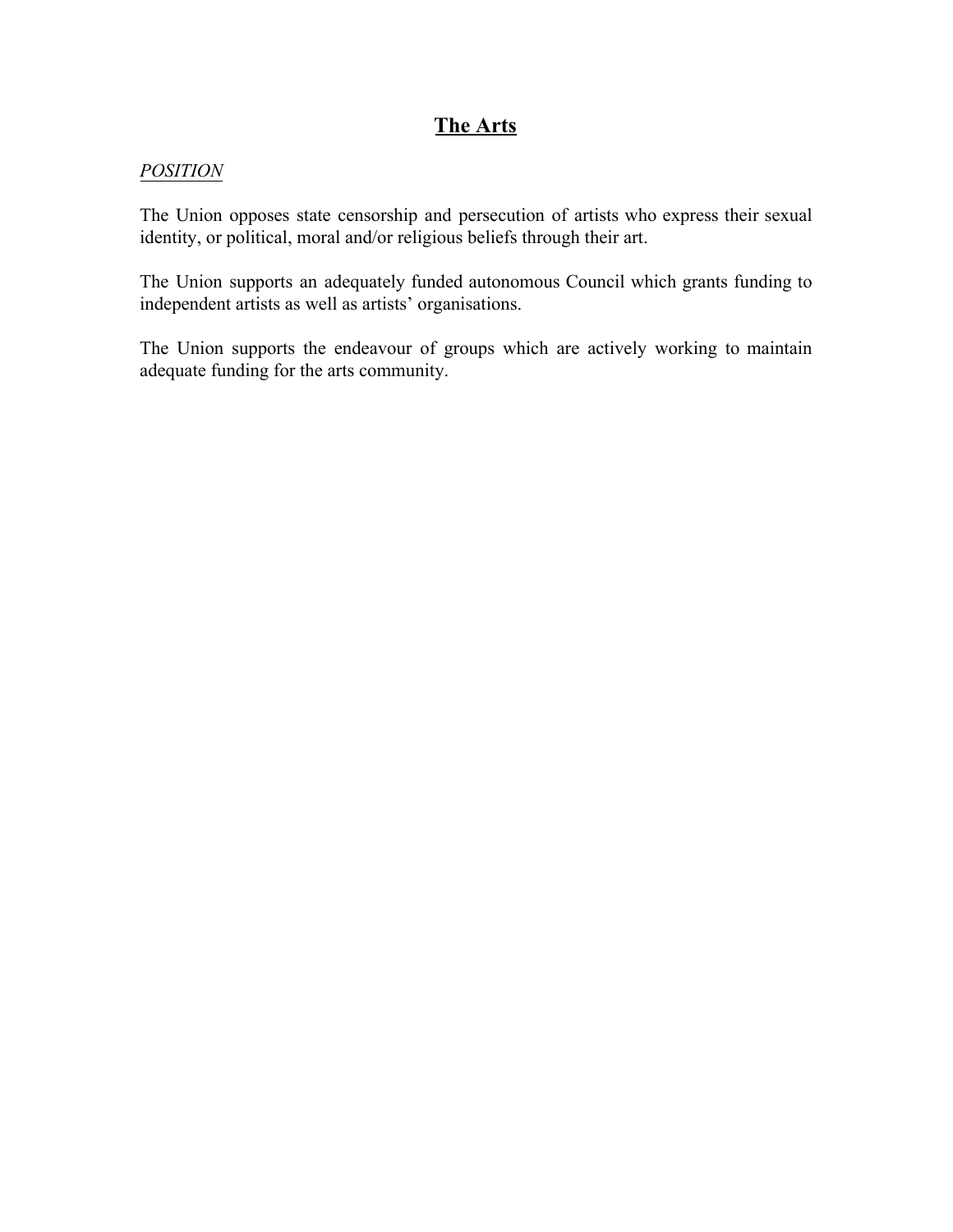# **Authorship**

## *Preamble*

Creators have come to enjoy particular rights and responsibilities with respect to their intellectual and creative works, including but not limited to:

- the right to academic and public recognition of contributions as creator(s), including but not limited to authorship and citation;
- the right to choose when and how to publish/present intellectual and creative works, including a student's right to the unrestricted fulfilment of academic requirements;
- the right to fair financial compensation where financial compensation can be reasonably expected;
- the right to use and enjoy the intellectual and/or creative work;
- the responsibility to recognise both the immediate and future social implications of their work;
- the responsibility to recognise the broader social context in which intellectual and creative works are created; and
- the responsibility to recognise the public contribution to the creation of intellectual and creative works and the public's right to benefit from those works in a timely fashion.

## *POSITION*

The Union recognises that the creation of intellectual and creative works is a result of the initiative, inspiration and work of groups or individuals within a broad social context.

The Union recognises the right of students to authorship and ownership of their works produced in the course of their academic study.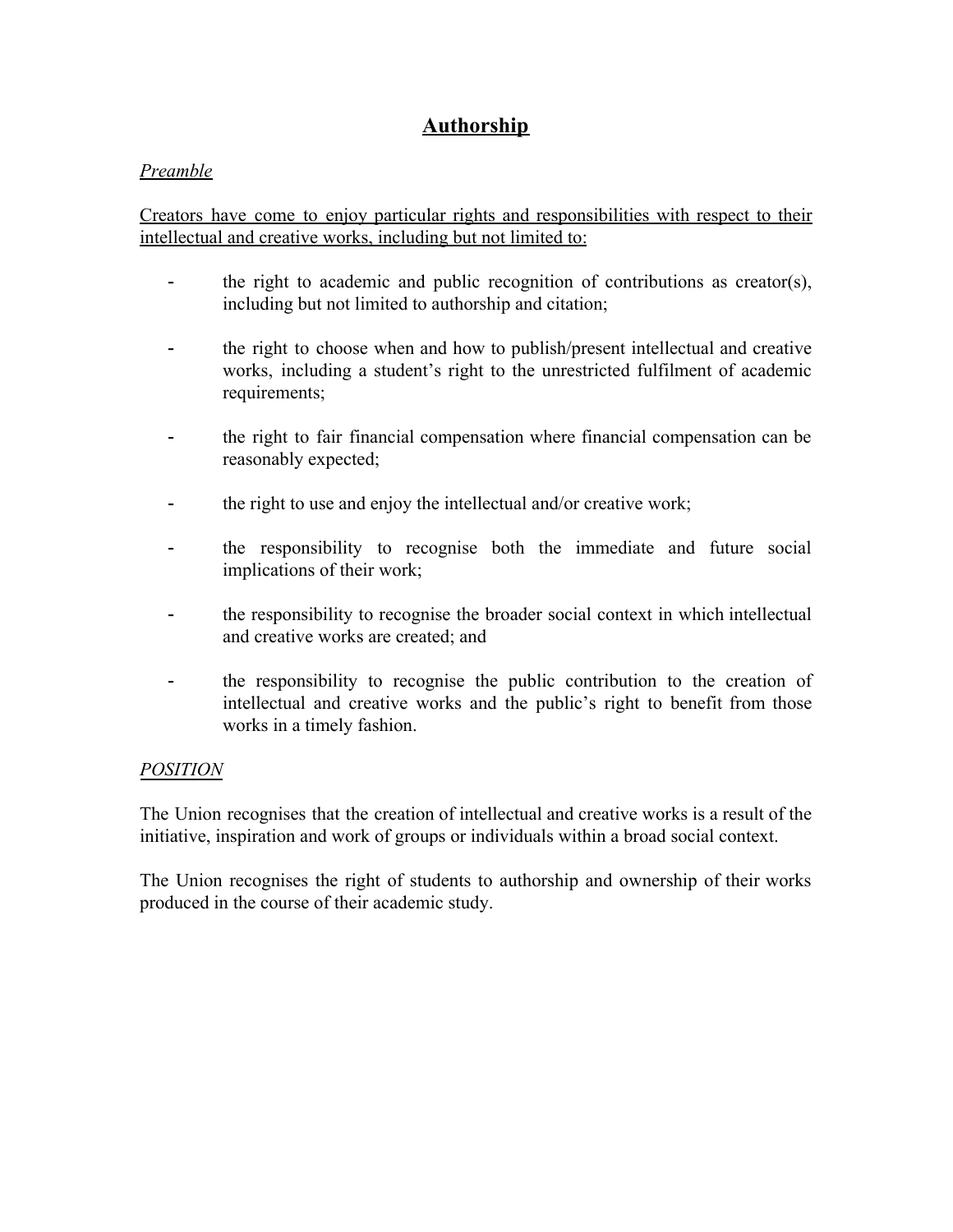# **Commercialisation of Campuses**

# *POSITION*

The Union opposes the commercialisation of college campuses. This includes but is not limited to:

- selling space on college campuses for corporate advertising;
- advertising within educational materials including, but not limited to; the inclusion of corporate ads in course textbooks or mandatory equipment for classes; and
- enshrining corporate benefactors on to buildings, objects, public space, departments, faculties or schools.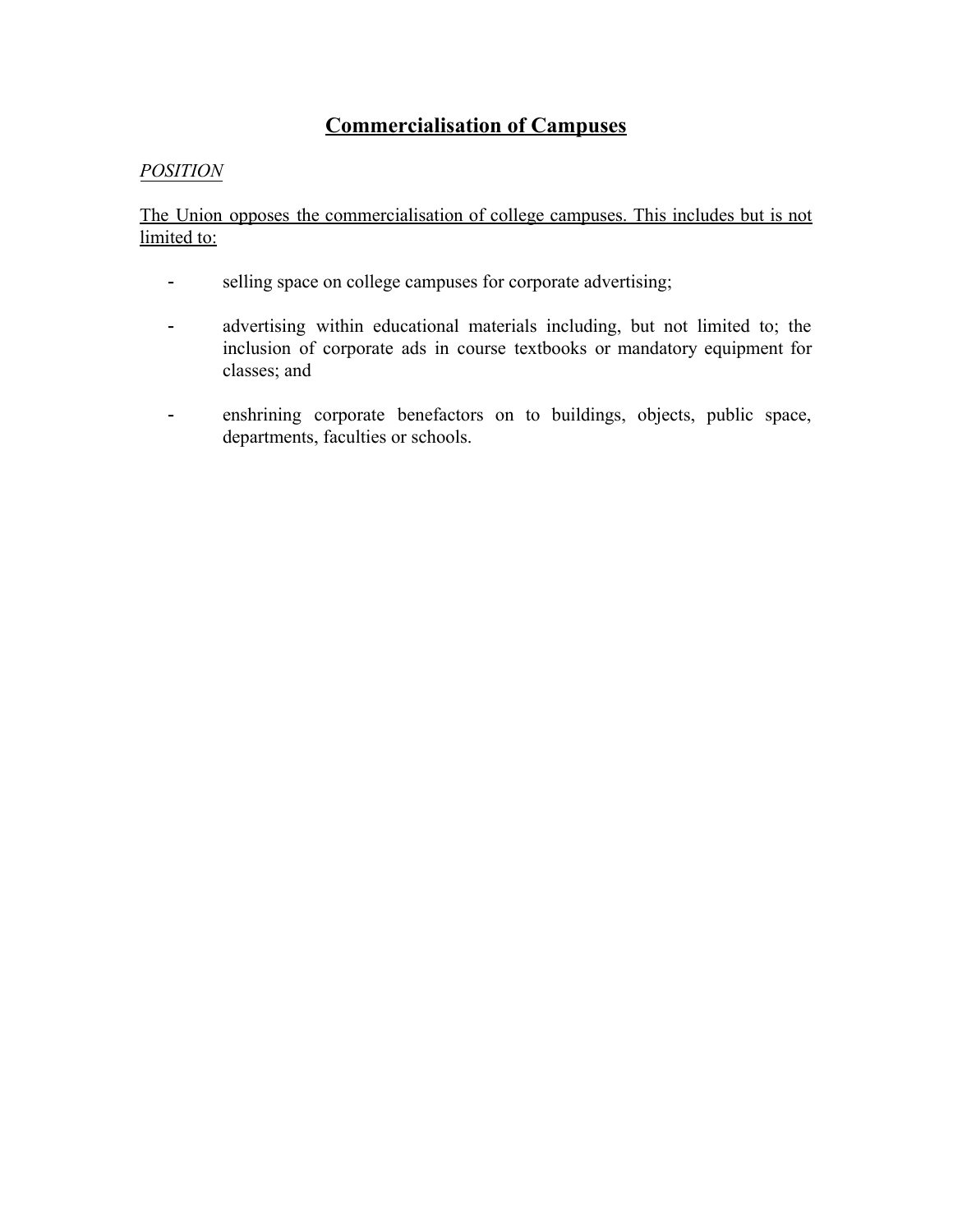# **Copyright**

## Preamble

Students both create and use artistic and literary material during their studies. While it is important to protect creators' copyright in these works, the rights of users of copyright material must also be considered because access to works is essential to the learning process.

Overly rigid legislation prevents individuals from accessing publicly available materials. It can prevent students, researchers, and scholars from willingly exchanging knowledge and information.

Those who argue for greater owner rights are frequently private and commercial interests while non-profit groups representing the public interest have fought to keep access to knowledge public.

## *POSITION*

The Union opposes copyright legislation that prevents students from reasonable access to information on the Internet.

The Union opposes extended licensing in educational institutions that lead to increasing ancillary and user fees for access to academic material on the Internet.

The Union supports copyright legislation that achieves a balance between the rights of creators and users of copyrighted works.

The Union supports the move towards an information commons in which ideas and information are not property, but rather are shared heritage of humanity, as integral to Canada's and Québec's social and economic well-being.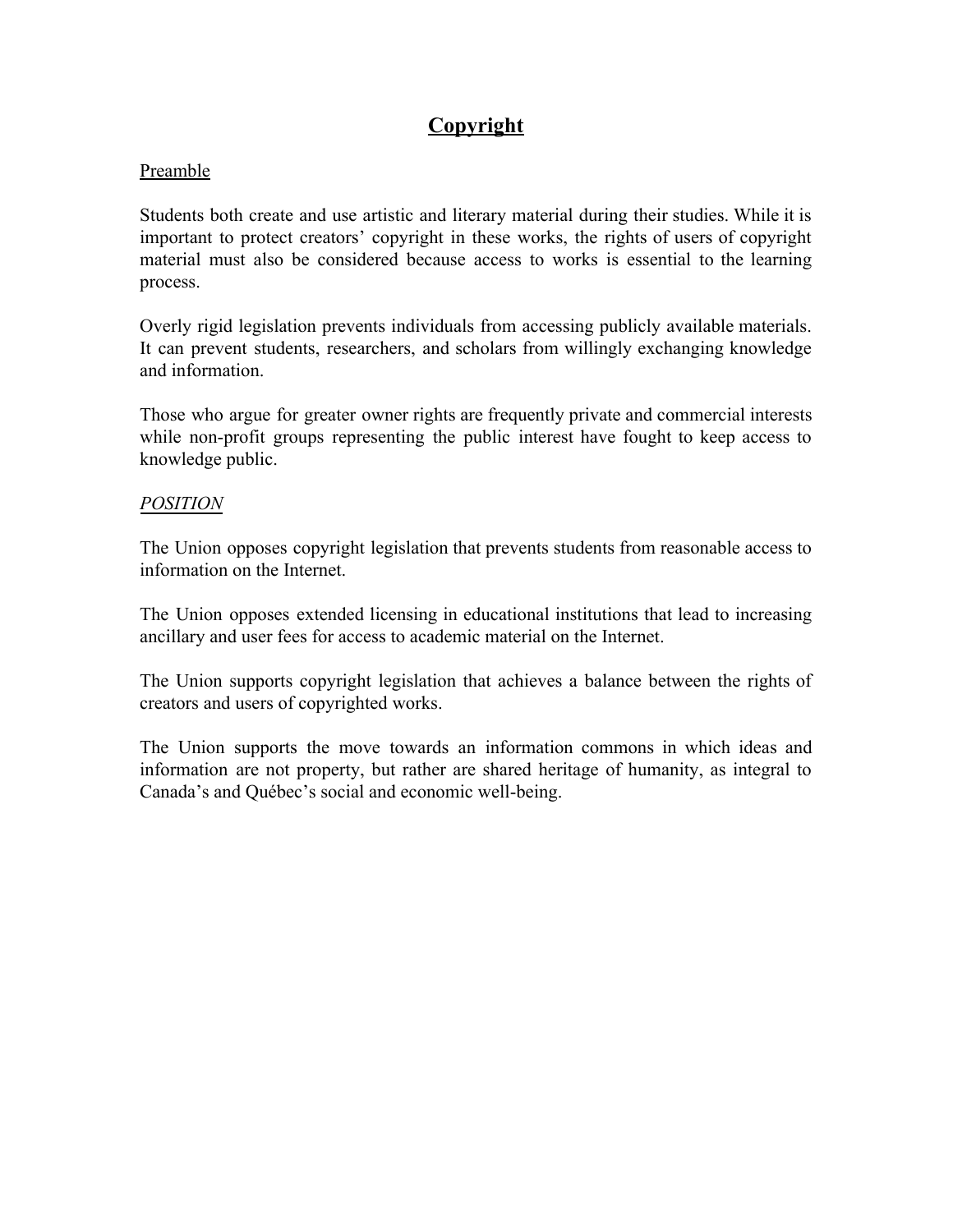# **Education**

# *Preamble*

An accessible education is one which is available to all applicants who wish to attend a post-secondary institution. The Union recognises that the class-stratified nature of Canadian society has worked to discriminate against most Canadians in their attempts to obtain quality post-secondary education. An accessible education should allow the individual student to pursue the education of her choice.

# *POSITION*

## The Union supports the:

- elimination of all financial barriers to a post-secondary education;
- progressive elimination of tuition and other incidental user fees;
- elimination of differential fees including, but not limited to, those applied to visa and out-of-province students;
- right of students to receive a post-secondary education in the language of their choice, including, but not limited to, French, English, and Aboriginal languages;
- right of students to attend the post-secondary institution of their choice, without additional financial burden;
- elimination of all other social and cultural barriers to post-secondary education which may affect people from an early age, including, but not limited to discrimination on the basis of race, colour, sex, language, religion, sexual orientation, gender, political affiliation, family status, socio-economic class, disability and/or special needs;
- removal of all conditions which might prevent disabled and/or special needs students from attending post-secondary institutions;
- right to the provision of universal, free, high quality child care;
- elimination of unnecessary impediments to program and course portability;
- elimination of barriers to accessibility resulting from geography;
- elimination of enrolment quotas; and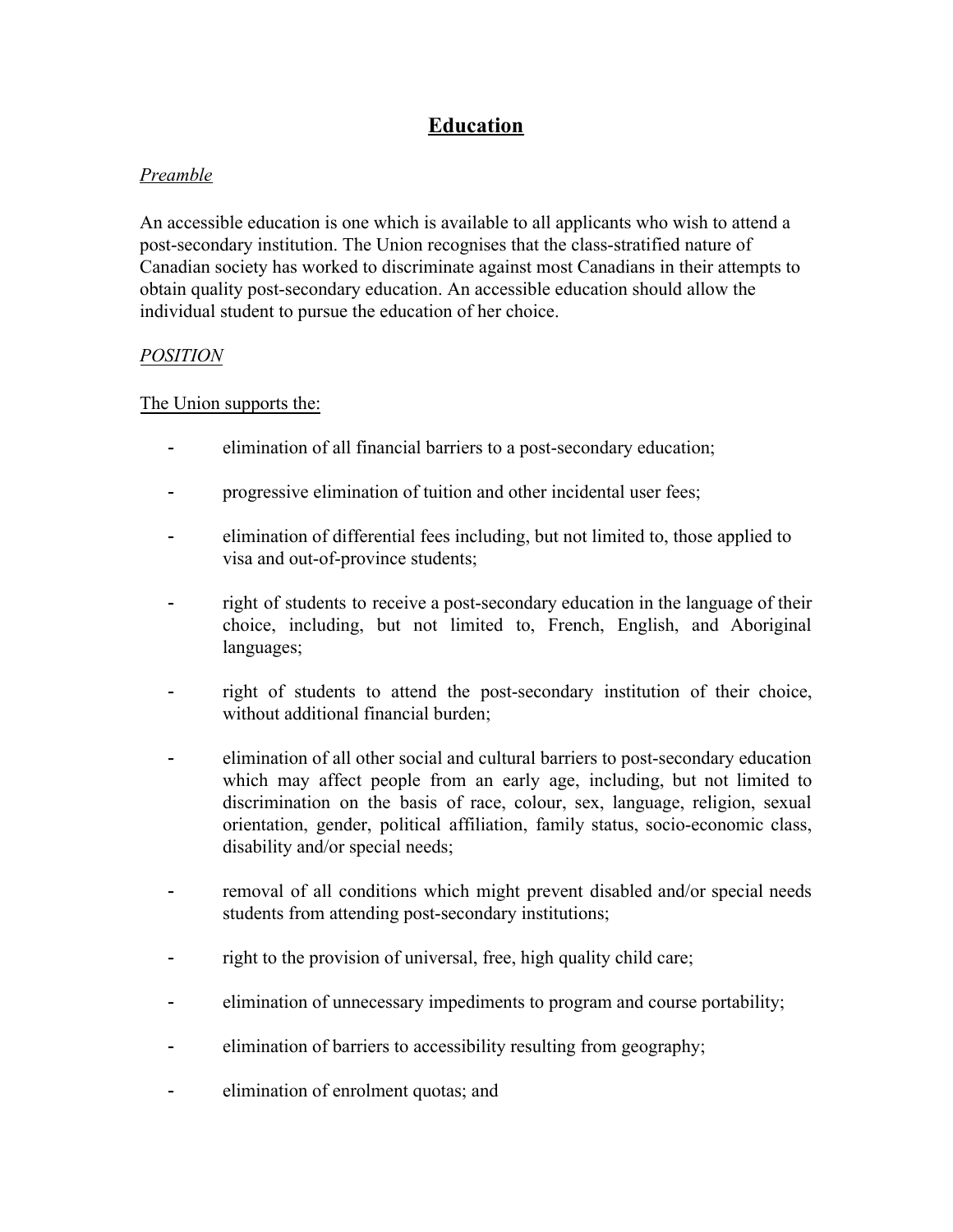- implementation of a guaranteed minimum income for all students.

<span id="page-12-0"></span>The Union condemns any systemic discrimination in any educational setting, including but not limited to the streaming of students into classes and programs of different academic status.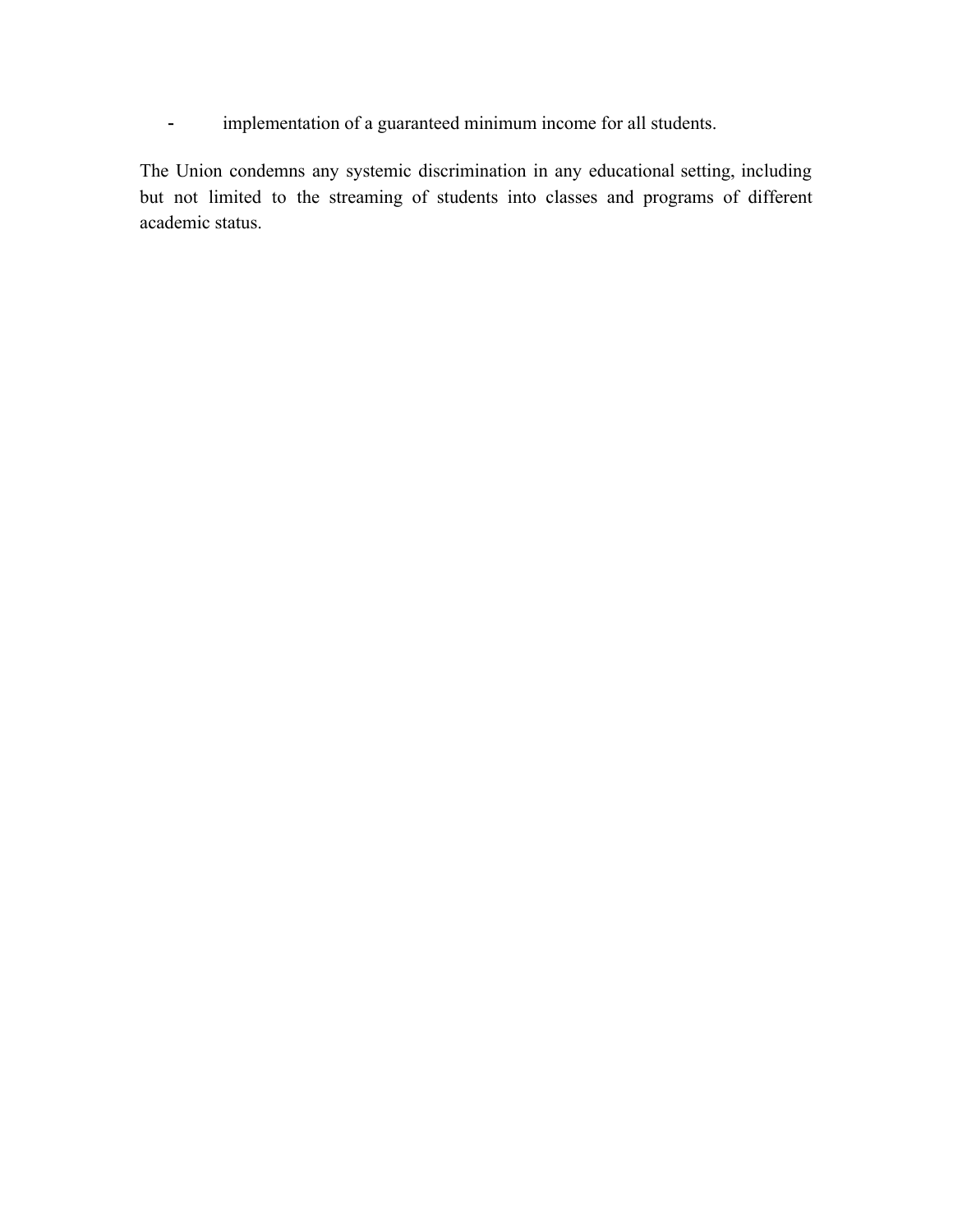# **Ethical Purchasing**

## *POSITION*

#### The Union supports:

- joining and working with the Workers Rights Consortium to ensure effective implementation of Code of Conducts on apparel, textile and swag purchasing;
- the purchase of apparel, textiles, and promotional items that are produced by companies and subcontractors that uphold international labour standards in workplaces, promote workers' rights and their right to initiate unionisation drives; and
- the purchase of apparel, textiles and promotional items that are produced by companies and subcontractors that promote labour practices that are fair, equitable, free of harassment and discrimination, and create healthy work environment for the workers.

The Union opposes the purchase of apparel and promotional items that:

- are made using sweatshop labour or under unfair or forced labour conditions;
- are produced by a company or a sub-contractor that has been identified by the Workers' Rights Consortium to violate international labour standards; and
- <span id="page-13-0"></span>- are produced by private corporations who have a proven record of compromising labour standards, workplace safety or worker rights in order to promote increased profit.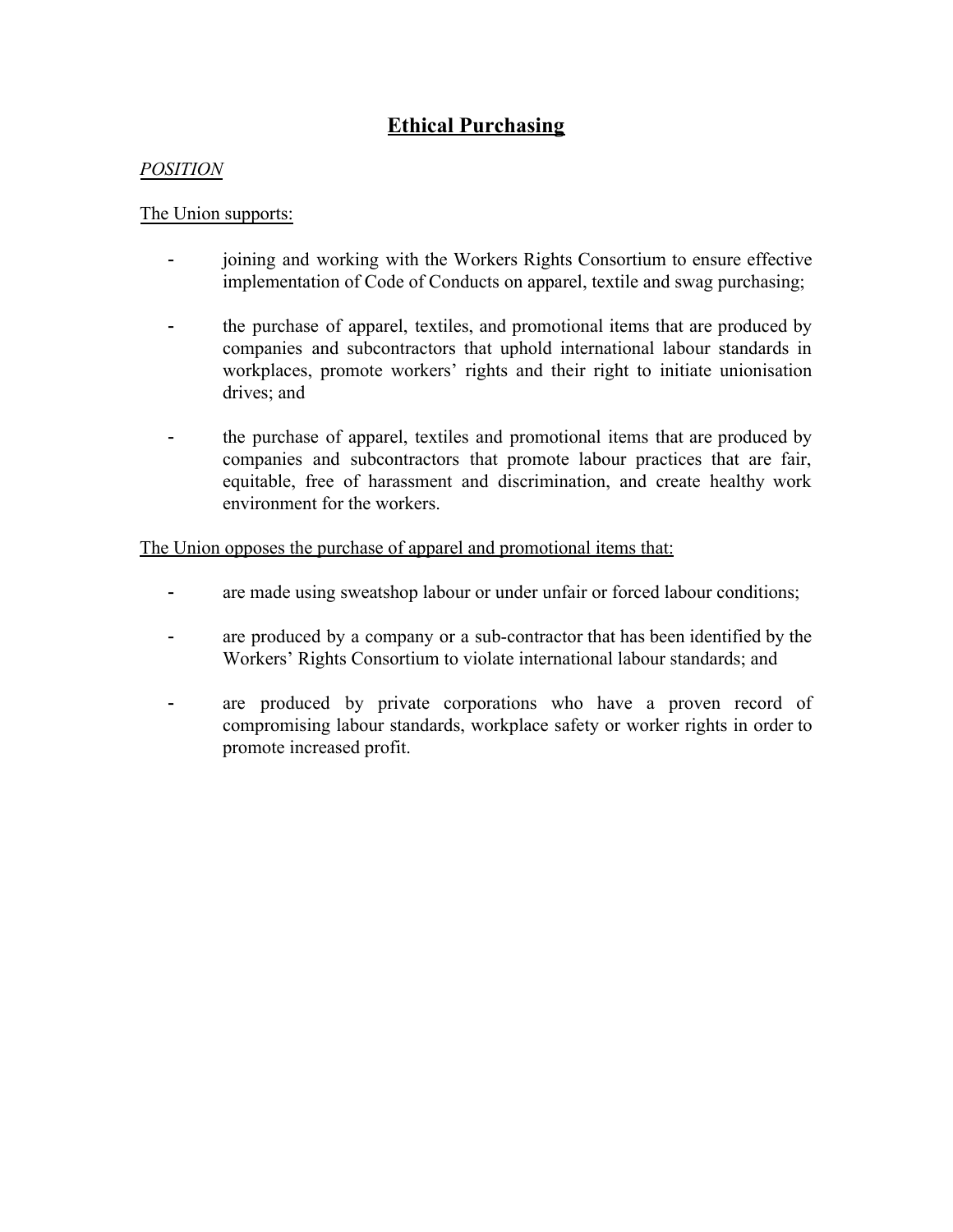# **Food Services Local, Organic and Culturally Specific Food**

## <span id="page-14-0"></span>*Preamble*

Food services and food service providers play an important role in providing adequate nutrition to students on campuses across Canada. As such, food services on campus must meet the cultural and religious needs of students, and to not do so would be discriminatory.

Appropriate meal options should also be provided to students who have, for a multitude of reasons, chosen to be vegetarian or vegan. It is also important to local economies and the environment to use foods that are locally produced. Students should also have the option of avoiding genetically modified foods and choosing organic food options.

# *POSITION*

## The Union supports:

- the provision of foods that are locally produced, organic, and culturally appropriate by food service providers on campus;
- the right of each and every student to have access to food on campus that is suitable to their personal beliefs, faith, and conscious choices and provides for a healthy balanced diet;
- open standards and policies for the identification of organic and genetically modified foods on campus; and
- the labelling of foods that contain animal or dairy products.

<span id="page-14-1"></span>The Union opposes food service providers who deny access to culturally and religiously appropriate foods and food practices, or vegetarian and vegan food options because of claims of insufficient demand.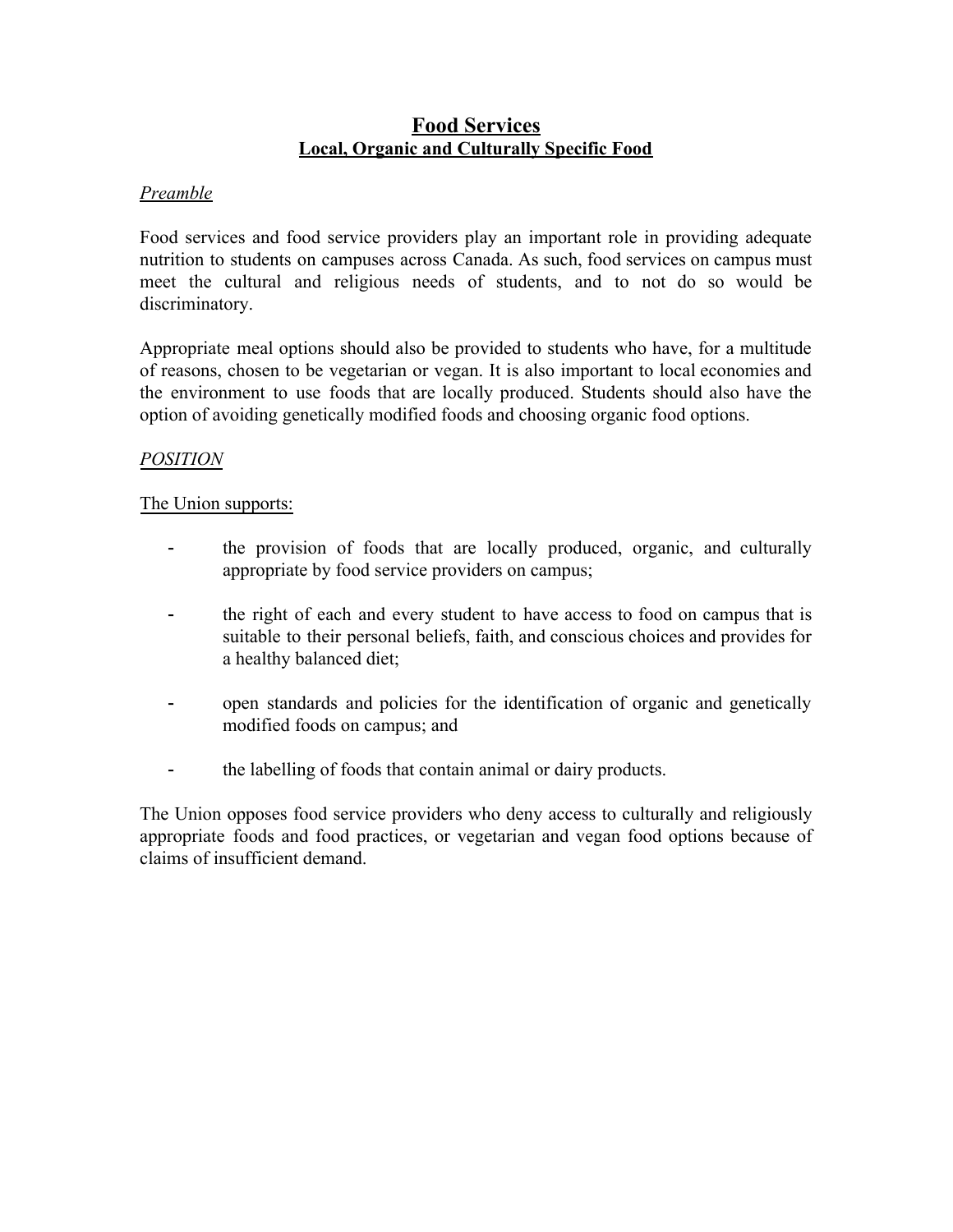# **Exclusivity and Multi-Year Contracts in Food Services**

# *Preamble*

Food and beverage services and food and beverage service providers play an important role in providing adequate nutrition to students on campuses across Canada.

The current trend in food service and beverage agreements is for contracts offering exclusivity to providers. Environments free of exclusivity and multi-year contracts foster competition, such competition leading to better services at lower rates and with more options for students.

# *POSITION*

The Union supports:

- the inclusion of students in food and beverage service contract negotiations and contract reviews;
- open and transparent food and beverage service contracts; and
- individual students' unions seeking space that is not under contract in order to provide alternative student-run food services

<span id="page-15-0"></span>The Union opposes all exclusive food and beverage services contracts.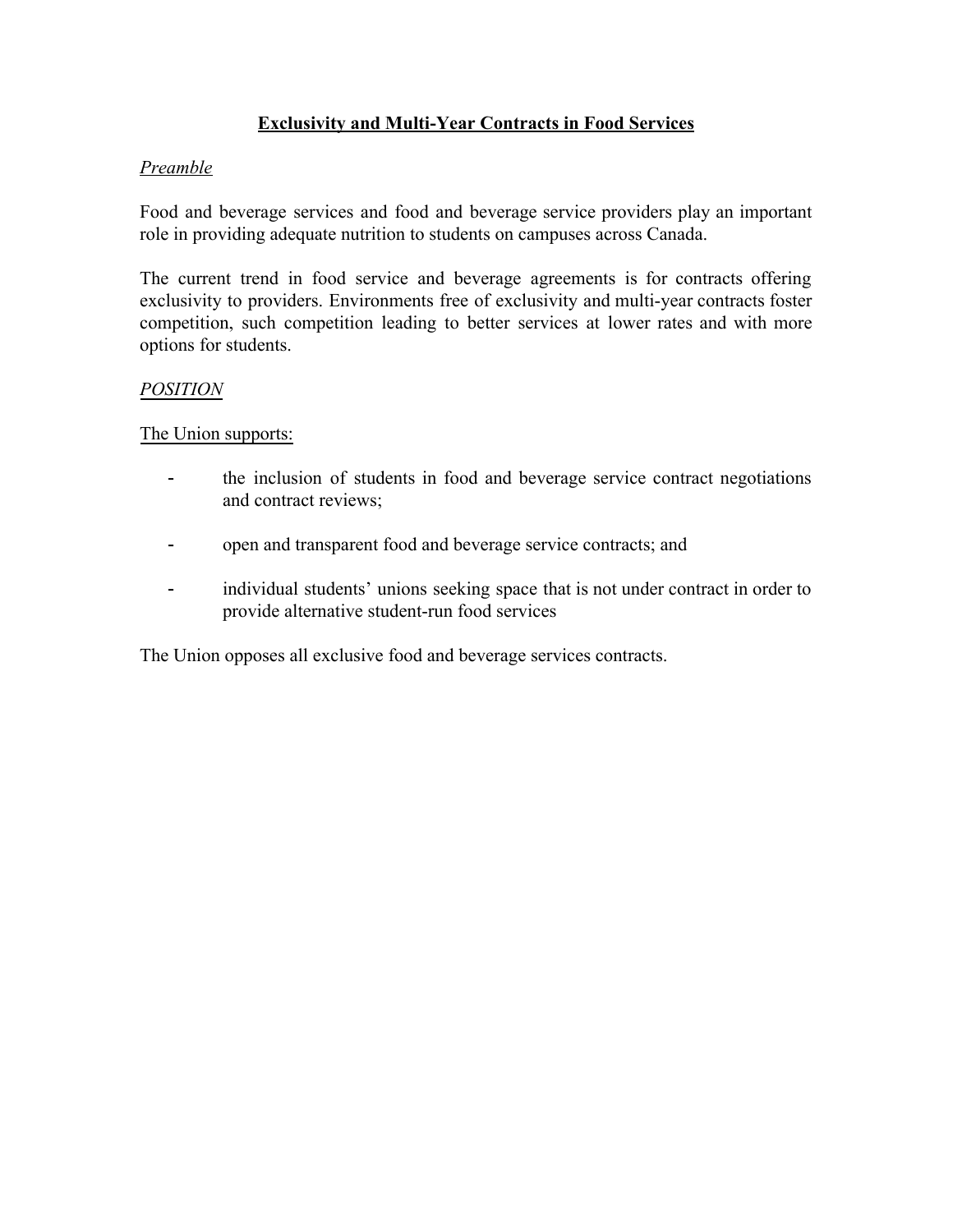# **Freedom of Speech**

# *Preamble*

Freedom of speech is of paramount importance to the democratic functioning of public post- secondary educational institutions. In Canada, the freedom of conscience and religion, thought, belief, opinion and expression is a Constitutional right.

This valuable principle has been misused by individuals and organisations that seek to promote hate on university and college campuses across Canada. According to Section 319(2) of the Criminal Code of Canada, freedom of speech does not include hate speech. The Code states that "Every one who, by communicating statements in any public place, incites hatred against any identifiable group where such incitement is likely to lead to a breach of the peace is guilty of a) an indictable offence and is liable to imprisonment for a term not exceeding two years; or b) an offence punishable on summary conviction."

The Supreme Court's decision on R vs. Keegstra [1990] references Section 319 (2) of the Criminal Code, noting that "hate propaganda contributes little to the aspirations of Canadians or Canada in either the quest for truth, the promotion of individual self-development or the protection and fostering of a vibrant democracy where the participation of all individuals is accepted and encouraged." Beyond these provisions within the Criminal Code, opposition to hate speech exists within a number of bylaws, human rights acts and codes throughout the Country.

# *POSITION*

The Union supports the constitutional right to the freedom of conscience and religion; freedom of thought, belief, opinion and expression, including freedom of the press and other media of communication; freedom of peaceful assembly; and freedom of association.

<span id="page-16-0"></span>The Union opposes the incitement of hatred against any identifiable individual or group on the grounds of but not limited to colour, race, religion, ethnic origin, place of origin, disability, gender identity, sexual orientation, reproductive choice or personal sexual practice.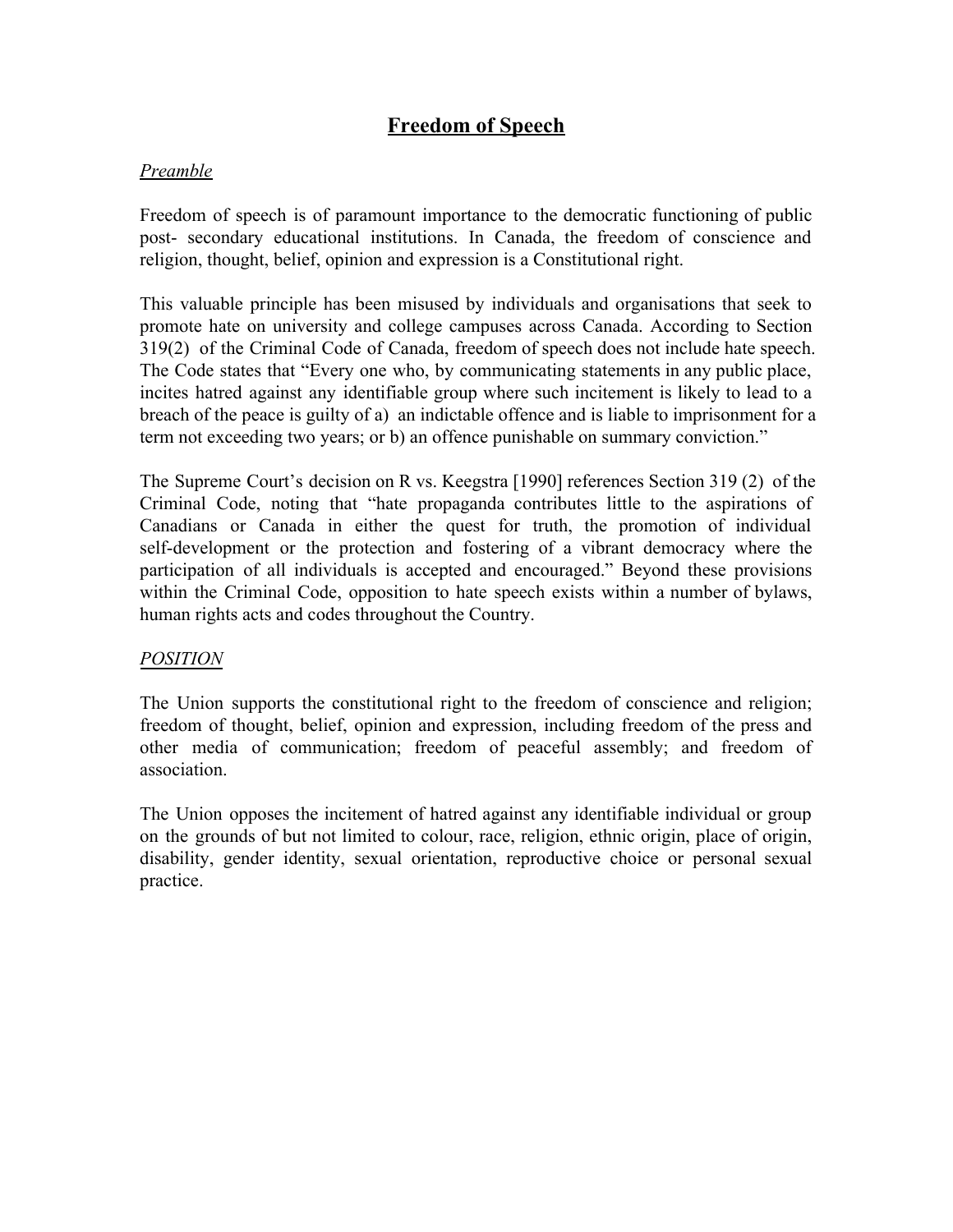# **Governance of Post-Secondary Institutions**

#### *POSITION*

The Union opposes the domination of governance structures of post-secondary institutions by representatives of large corporations.

The Union supports the democratisation of the governing boards of post-secondary institutions and supports the right of representatives of students' associations to participate in the decision making process.

The Union believes that post-secondary institutions exist to serve students. Therefore, The Union supports increasing voting representation of students in governance to fifty percent.

<span id="page-17-0"></span>The Union supports governance structures of post-secondary institutions being representative of and accountable to the communities served by these institutions, to achieve equitable representation of faculty, support staff and students and to include increased numbers of economically disadvantaged people, women, aboriginal people, people of colour, queer people, people with disabilities, language minorities, International, mature and part-time students and student association representatives.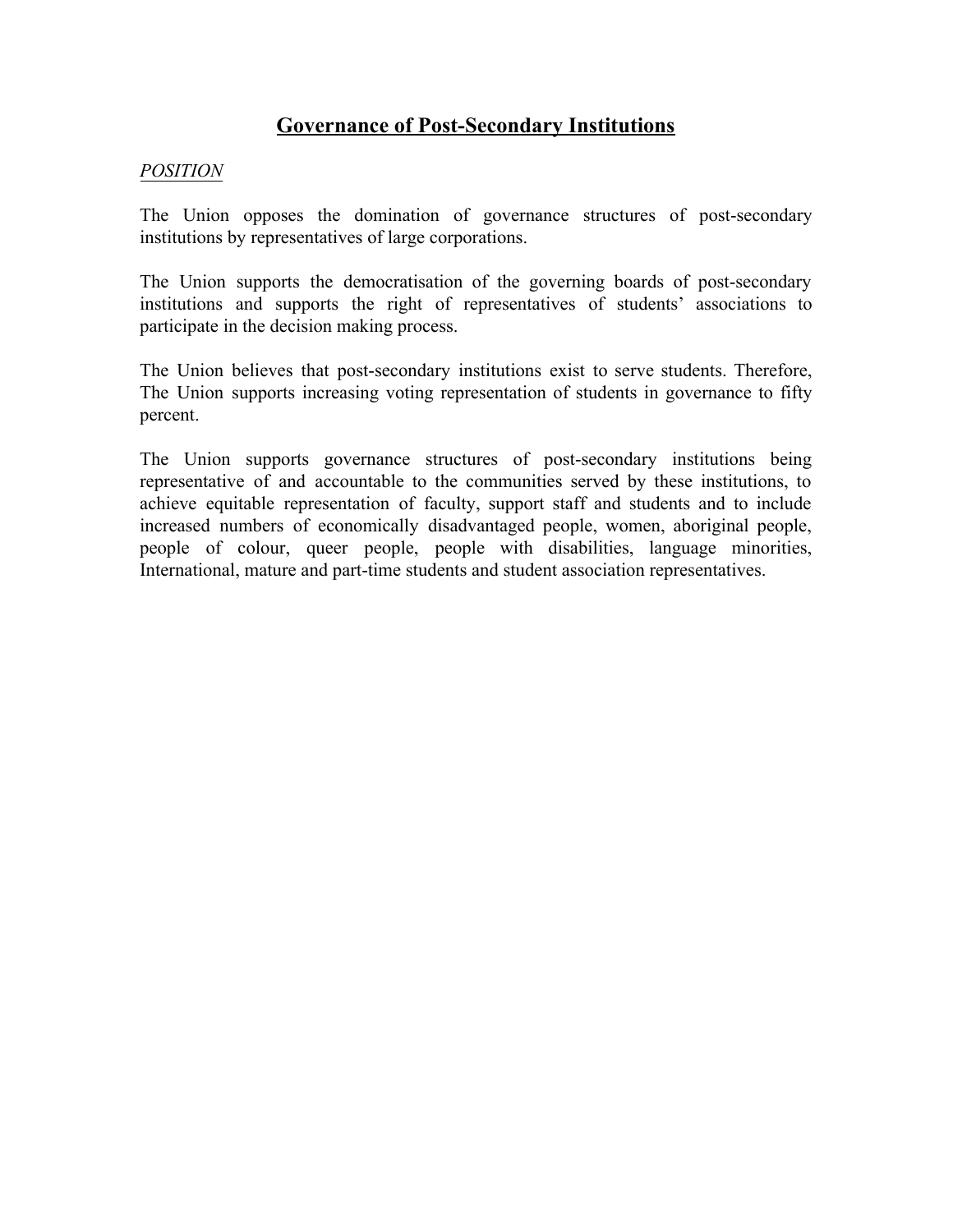# **Harassment Prevention and Grievance Policies**

#### *POSITION*

<span id="page-18-0"></span>The Union supports and encourages the development of common elements of harassment complaint procedures between institutions that include, but are not limited to, confidentiality of the complainant; a response period that is respectful of students' and staff; and the recognition of power imbalances that occur due to race, gender, age, ability, sexual orientation, language, socio-economic class, and position of influence and therefore a need for an advocacy procedure for the complainant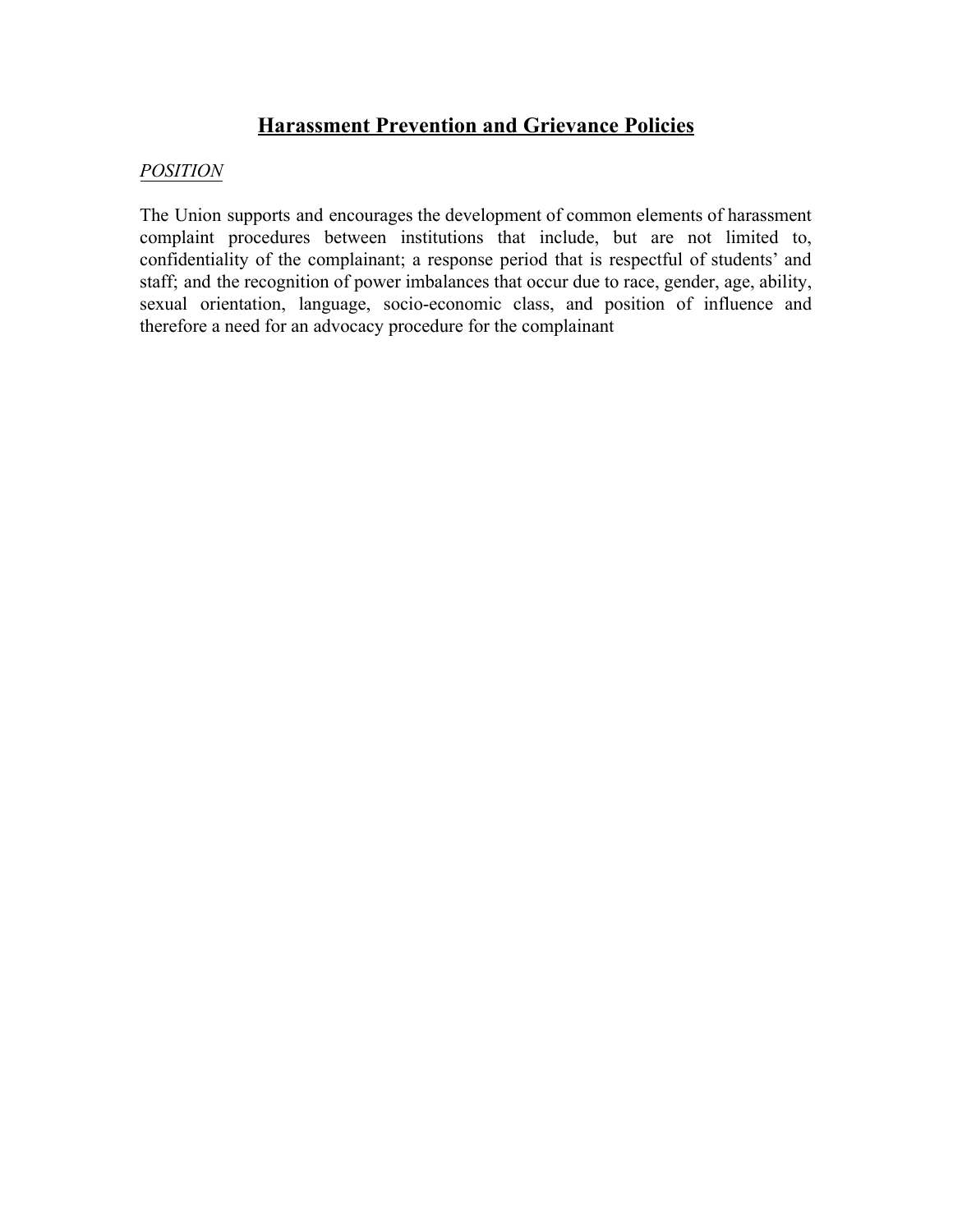# **Health and Safety**

## *Preamble*

Students spend a large portion of their time in various campus facilities, including classrooms, laboratories, art studios, libraries, study spaces, or residences. Providing a safe study and work environment for students, faculty and staff is the responsibility of post-secondary institutions administrations.

Health and safety concerns arise at any working environment and post-secondary institutions are no exception. Due to aging infrastructure and building maintenance that has been deferred for a number of years, facilities at a number of post-secondary institutions now pose serious challenges to the health and safety of students, faculty and staff.

While most labour unions have recognized health and safety concerns as a priority, in most cases, post-secondary institutions administrations do not have the appropriate structures in place to address health and safety concerns. Students can play an important role in identifying health and safety challenges and need to be part of any process to address them.

#### *POSITION*

The Union supports:

- the creation of Health and Safety committees that are student and worker driven and that include students' union representatives;
- the implementation of Health and Safety protocols at post-secondary institutions facilities;
- the implementation of Health and Safety education campaigns directed at students, faculty and staff and financed by the institution;
- the implementation of periodical Health and Safety assessments recommended by Health and Safety Committees and their enforcement at post-secondary institutions facilities; and
- infrastructure funding aimed at addressing the deferred maintenance in post-secondary institutions.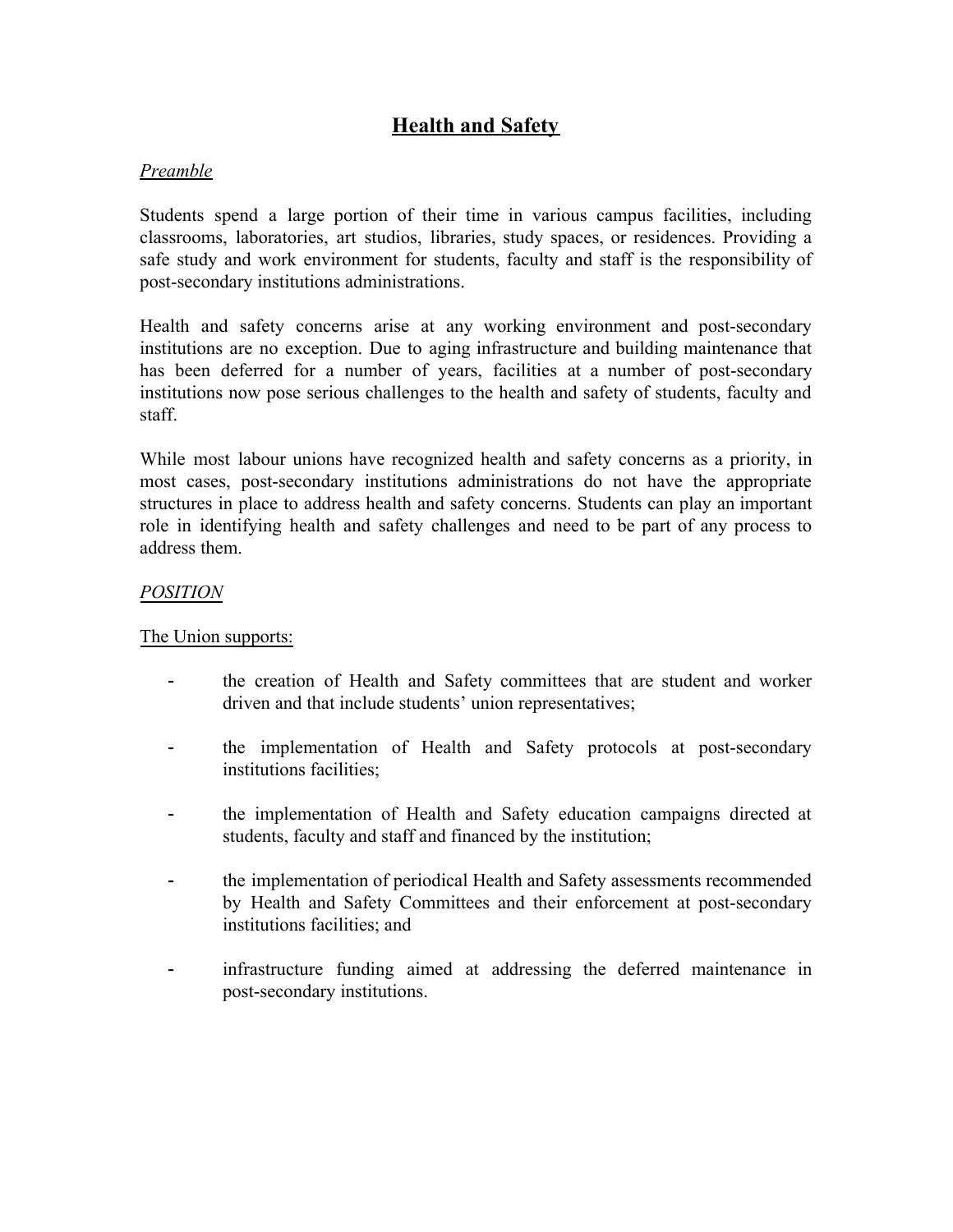#### The Union opposes:

- the postponement of post-secondary institutions facilities maintenance when this postponement compromises the health and safety of students, faculty, staff and any other people who use the campus facilities;
- the underfunding of post-secondary institutions that results in deferred maintenance;
- the creation of committees to address Health and Safety that do not have student or worker representation;
- any policies that circumvent or seek to circumvent Health and Safety standards and protocols; and
- <span id="page-20-0"></span>- institutional policies that portray Health and Safety standards as optional.

# **Human Rights**

# *POSITION*

The Union declares the following to be undeniable and equal rights of all people everywhere, in accordance with the United Nations' Universal Declaration of Human Rights:

- 1. the right to the basic necessities of a healthy life, including but not limited to food, water, shelter and medical care;
- 2. the right to freedom, security and life free from fear and violence;
- 3. the right to dignity and respect for individual traditions and beliefs;
- 4. the right to freedom of expression and freedom of peaceful assembly;
- 5. the right to freely take part in government, either directly or through directly, democratically elected representatives, elected through a system of universal suffrage;
- 6. the right to an adequate income in safe and just working conditions, or through social security mechanisms, and the right to own property;
- 7. the right to an adequate standard of living, including time for rest and leisure;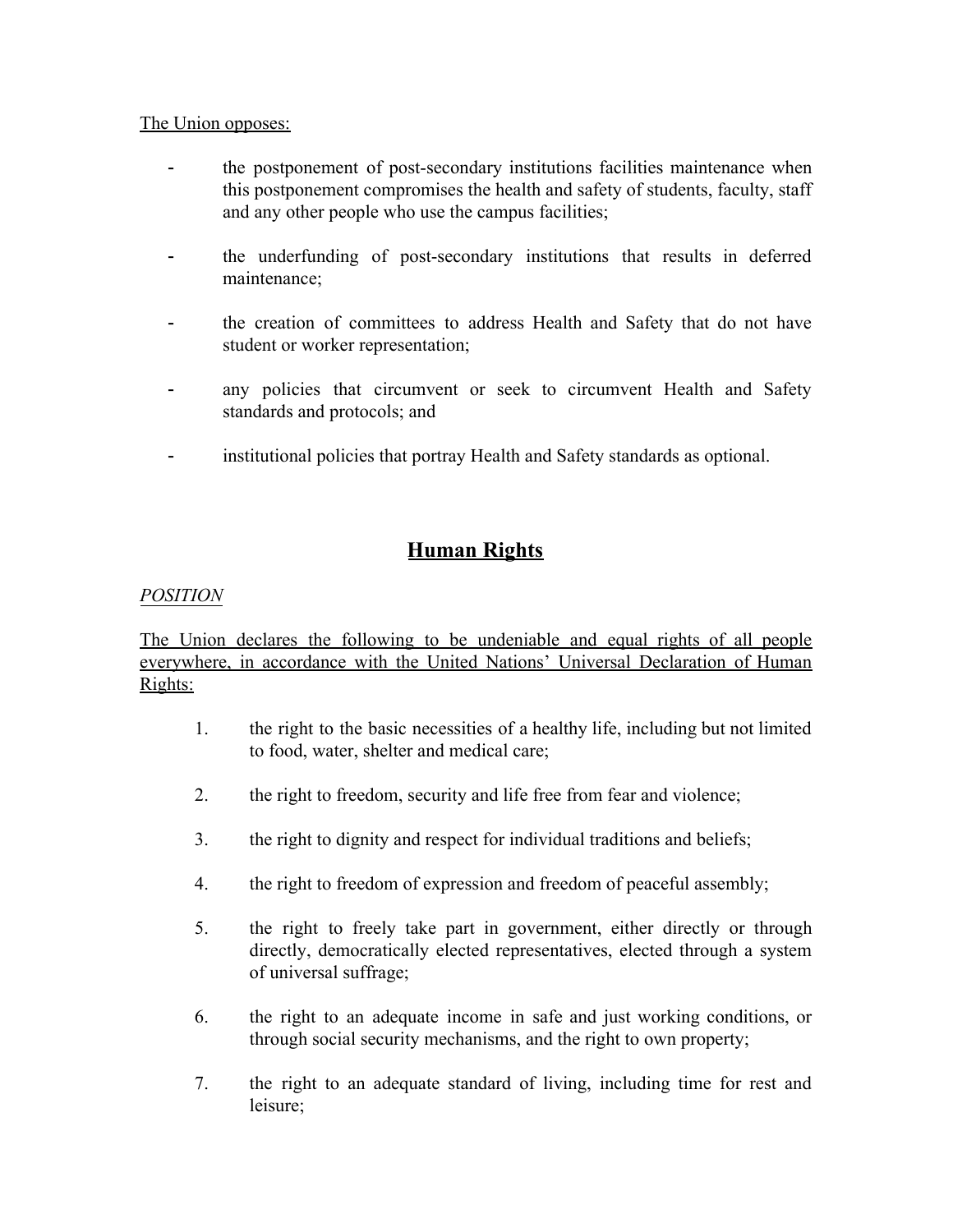- 8. the right to accessible, quality education;
- 9. the right of access to and quality in any services that may be required due to individual circumstances a. (e.g. childcare, sign language interpretation, etcetera);
- 10. the right to protection under the law, including the right to effective remedies, the right to a fair and public trial, and the presumption of innocence until proven guilty;
- 11. the right to freedom from arbitrary interference with privacy, family, home or correspondence; and
- <span id="page-21-0"></span>12. the right to freedom from discrimination.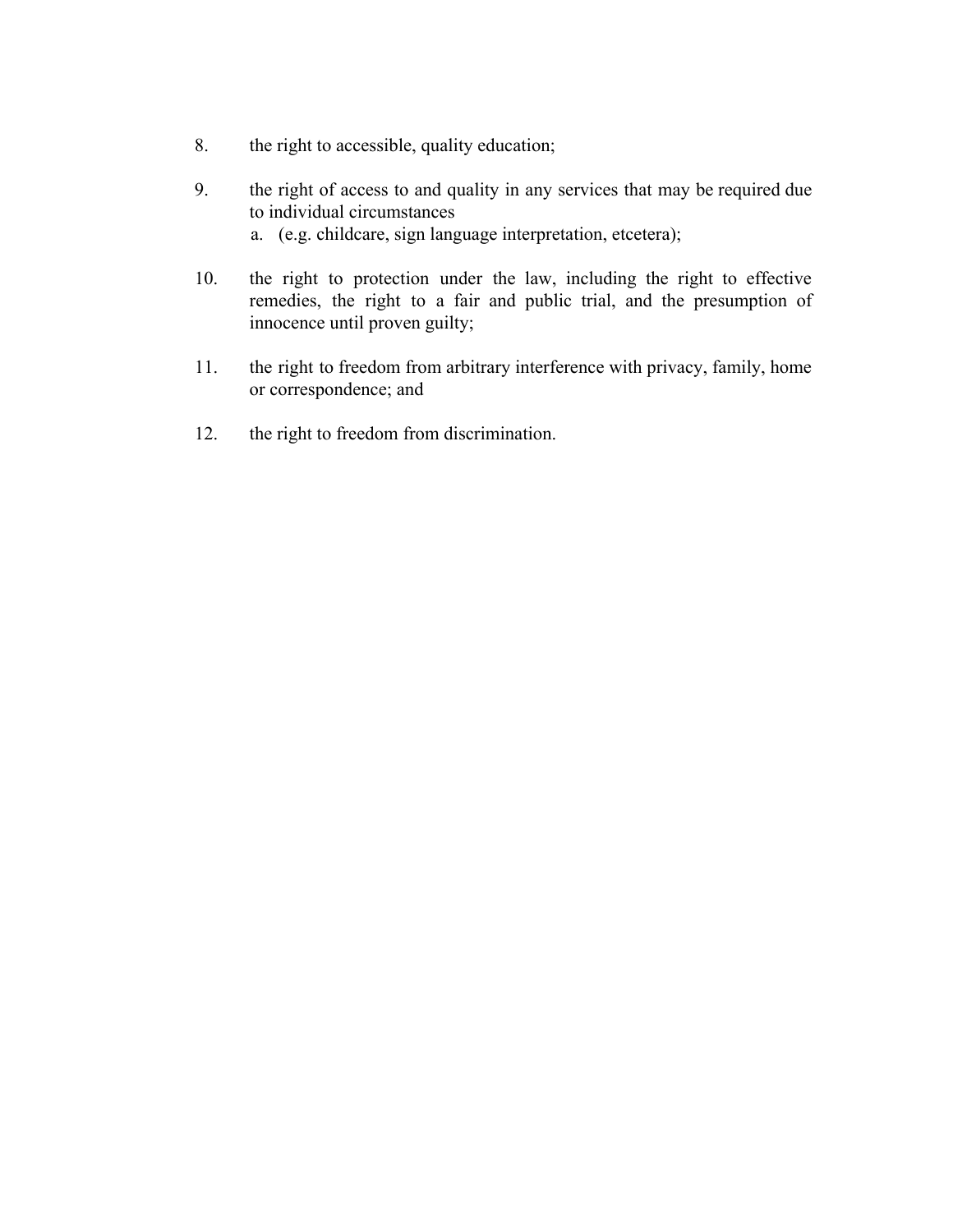# **Intellectual Property**

## *Preamble*

Knowledge, as perceived by the Union, should be a "social good" which allows the widest distribution of information in order to benefit, improve and advance society as a whole. As a result, the Union continues to advocate the basic principles of post secondary education based on the concept of free access to education, open inquiry and the wide spread and free dissemination of knowledge within an open and pluralistic environment of opinions.

The Union acknowledges that intellectual property may take many forms that include but are not limited to applications, artistic creations (inclusive of games, media, internet and technology based applications), methods, ideas and inventions which will be referred to in this document as creation, idea and/or invention.

Understanding that there may be potential to capitalize on ideas, creations and inventions to the benefit of the creator/inventor and the community in general and mindful that college is a publicly funded institution, the Union advocates for the right of the creator/inventor to have an informed and protected interest in the distribution of funds and information dissemination that may result from the creation, idea and/or invention.

With respect to the legal implications involving creations, inventions and ideas, The Union acknowledges the legal distinctions within copyright and patent laws but does not condone the movement of creations, ideas and inventions from the public and social realm to private enterprise for exploitation at the expense of the creator/inventor and nor does it condone the potential expense and/or dangers that it may have on the social significance, social welfare and general contribution to the knowledge pool.

## POSITION

The Union supports intellectual property policies at public institutions that:

- apply to all forms and all stages of research, scholarly and artistic work;
- apply equally to all researchers including faculty, staff and students;
- promote the dissemination of knowledge as its primary goal; and
- recognize that researchers are entitled to recognition in proportion to their contribution to research, including but not limited to subsequent papers and materials resulting from such research.

The Union opposes intellectual property polices of public institutions that restrict the timely disclosure of research, scholarly and artist work in a public forum.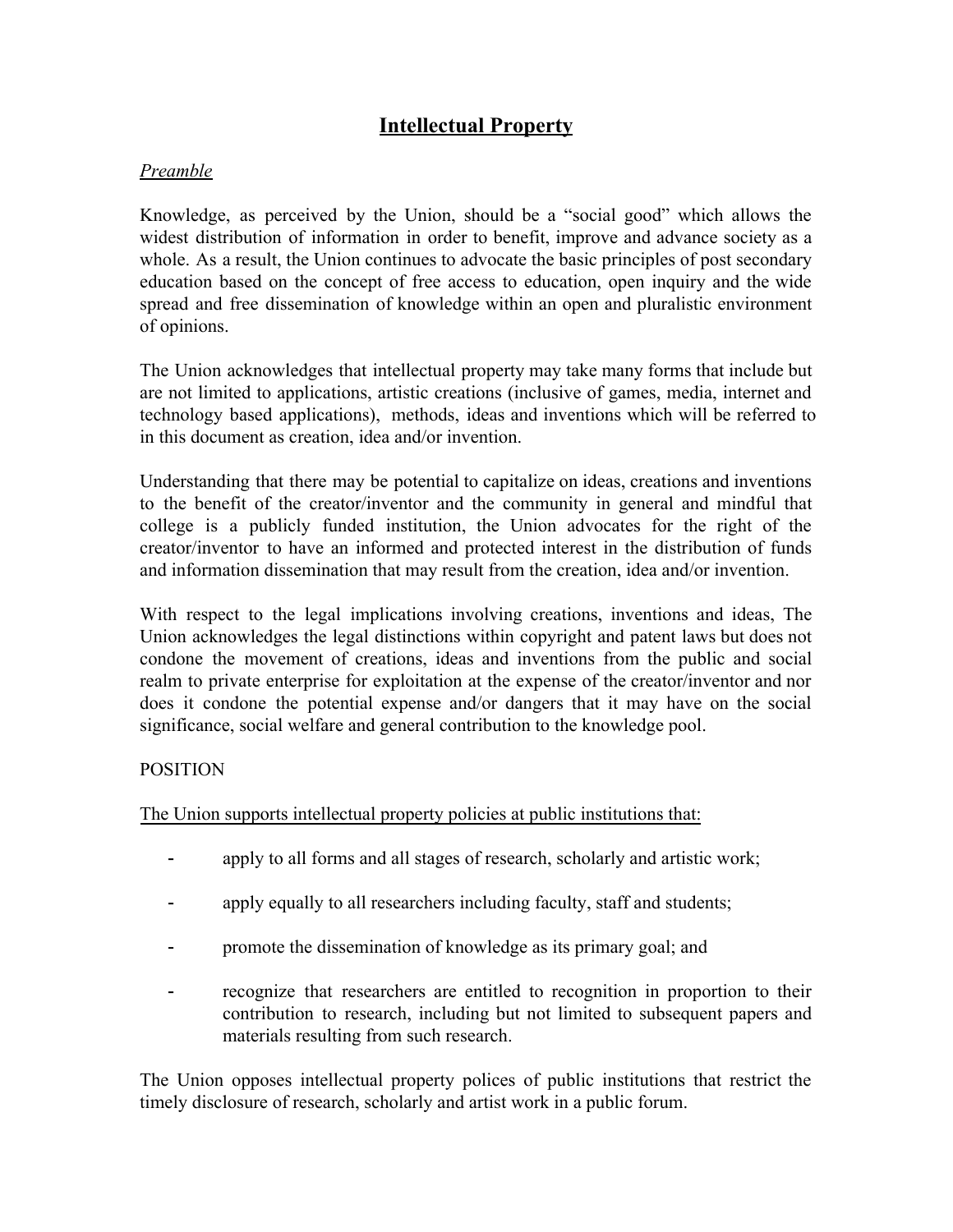The Union acknowledges the need for confidentially agreements between researchers but opposes non-disclosure agreements that restrict public access to research, scholarly and artistic work.

<span id="page-23-0"></span>The Union encourages post-secondary institutions to develop intellectual property policies.

# **Media**

#### *POSITION*

The Union supports the autonomy of campus radio stations from administrative and student union control in so far as they comply with the national community radio associations and the Canadian Radio and Television-Telecommunications Commission guidelines.

The Union refrains from aiding in the distribution and the purchase of advertising in commercial, campus-targeted publications other than non-Union publications which displace money from the student community and threaten the livelihood of non-profit, student run publications.

<span id="page-23-1"></span>The Union opposes the concentration of media ownership by large corporations.

# **Media on Campus**

## *POSITION*

The Union believes that:

- the major role of the student press is to act as an agent of social change, assisting students in understanding and acting against oppression and injustice, and emphasising the rights and responsibilities of the student;
- the student press must, to fulfill this role, perform both an educative and active function,
- it is critical to support the aims of groups serving as agents of social change;
- the student press must use its influence as an agent of social change responsibly, as outlined in the Canadian University Press Code of Ethics, presenting campus, local, national, and international news fairly and accurately and interpreting ideas and events to the best of its ability;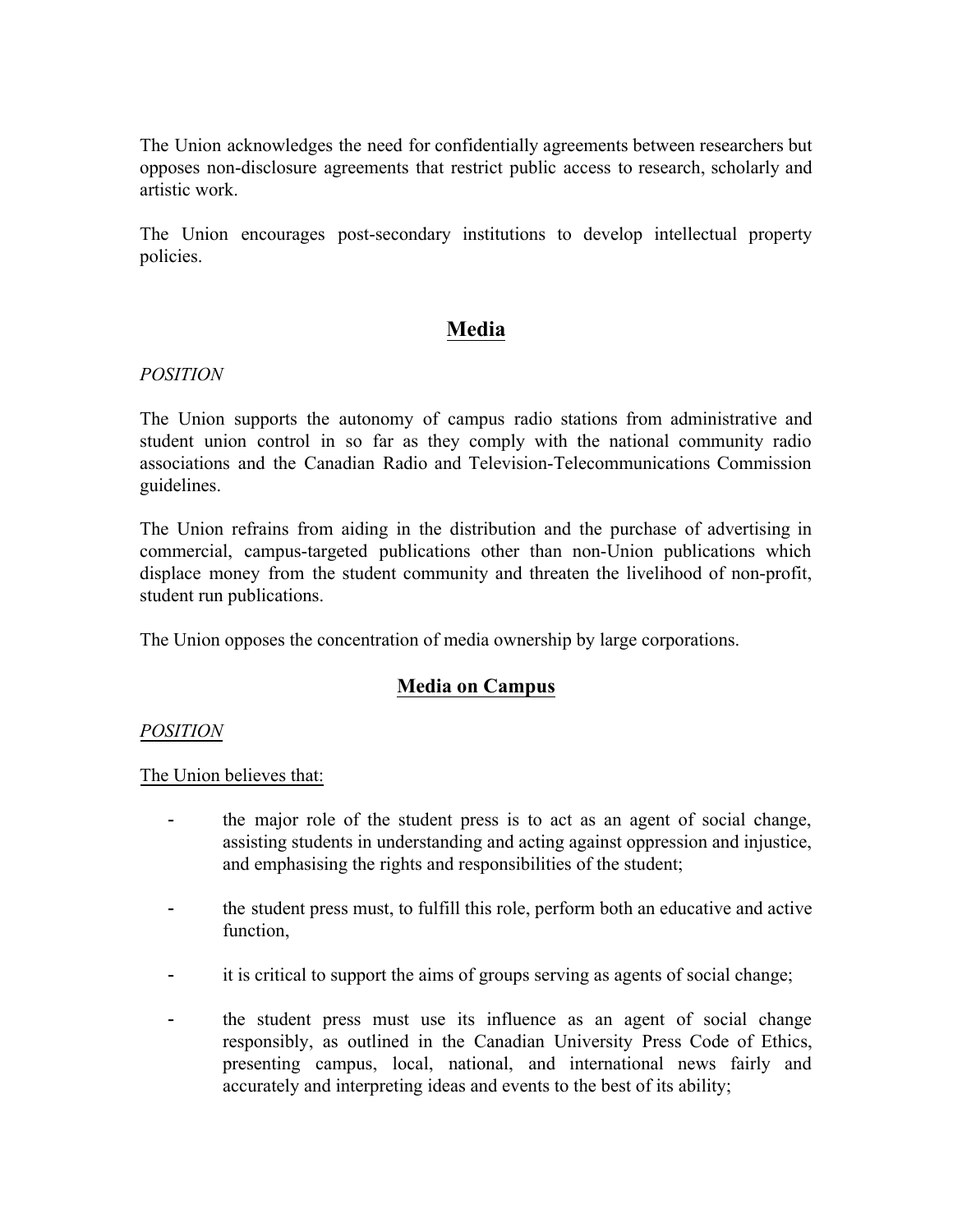- the student press must as its main priority assist students in acting against any system where it is found to be preserving a hierarchy based on power and privilege, or to be oppressive to women, lesbians and gay men, indigenous people, religious groups or other minorities; and
- the student press must use its relative freedom from commercial and other controls to ensure that it acts in accordance with its major role, and to examine the issues that the other media avoid.

The Union affirms that the following rights and responsibilities are necessary for the effective implementation of the above principles:

- that the student press have the right to determine and uphold their editorial policy, including advertising policy, regardless of pressure from student governments, administrations, or any others;
- that the student press have the right to be free from implicit editorial control resulting from financial control of the newspaper by student governments, administrators, or any others;
- that, to the fullest possible extent, the student press should be financially autonomous from any group other than the students who fund them;
- that the student press have the right to receive in full and without delay student levies collected by administrations or budgets approved by student governments;
- that the student press should have a written constitution including the following:
	- o that staff democratically determines the newspapers editorial policy and internal structure;
	- o that the newspaper guarantees regular, publicised staff meetings with democratic procedures;
	- o that the staff has the right to elect, impeach, or censure its editors, coordinators or other staff; and
	- o that the newspaper defines qualifications for voting staff members;
	- o that the staff alone evaluates through due process charges that any of its members have acted irresponsibly.
- that the newspaper must be open to, but not limited to, all students;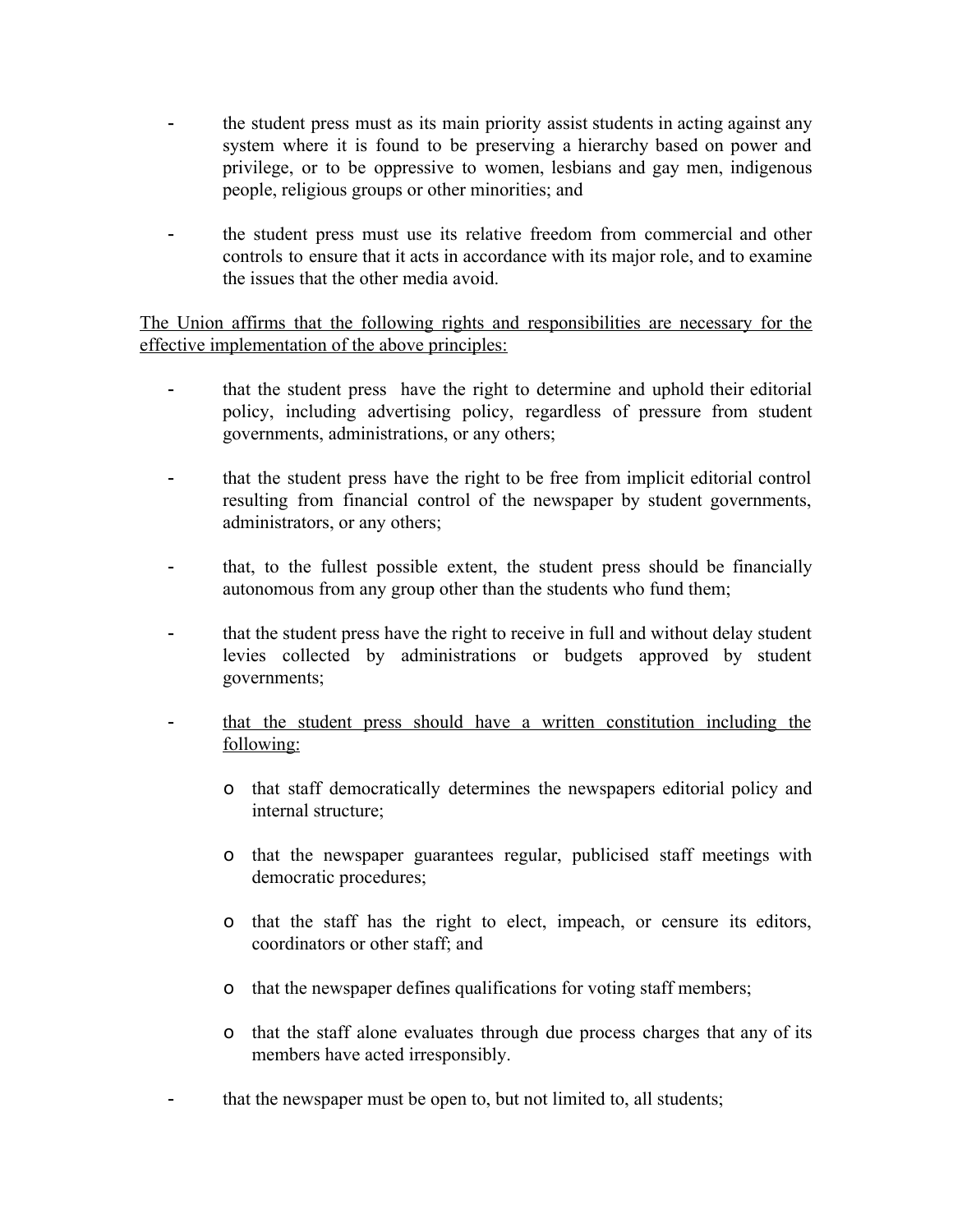- that the newspaper must provide a forum for the free exchange of ideas and opinions among, but not limited to, students;
- that the newspaper has the right to prohibit publication of materials that it deems to be sexist, racist or homophobic, or that contravenes the Canadian laws on libel or hate literature; and
- <span id="page-25-0"></span>- that the student press have the responsibility to provide a forum for and respect the free exchange of ideas and opinions.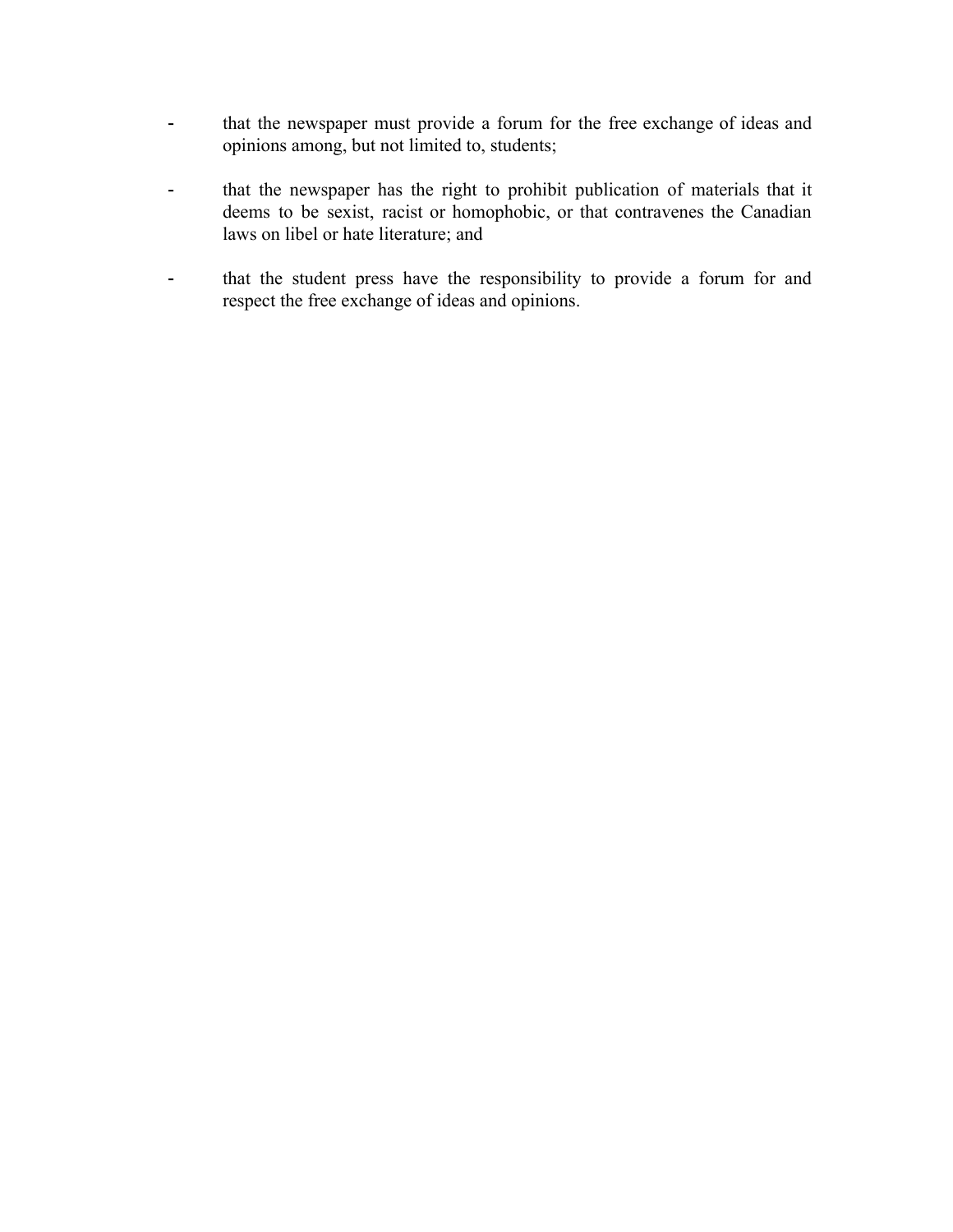# **Minority Language Rights**

The Union recognises access to education and services in one's language of origin as a right.

## The Union supports:

- accessibility of education and services in the original language of both Anglophones and Francophones;
- accessibility of education and services in the original language of people whose language of origin is neither English nor French; and
- <span id="page-26-0"></span>- the creation and maintenance of quality, publicly funded service to provide for Language Signe du Québec/American Sign Language availability for deaf and hard of hearing students.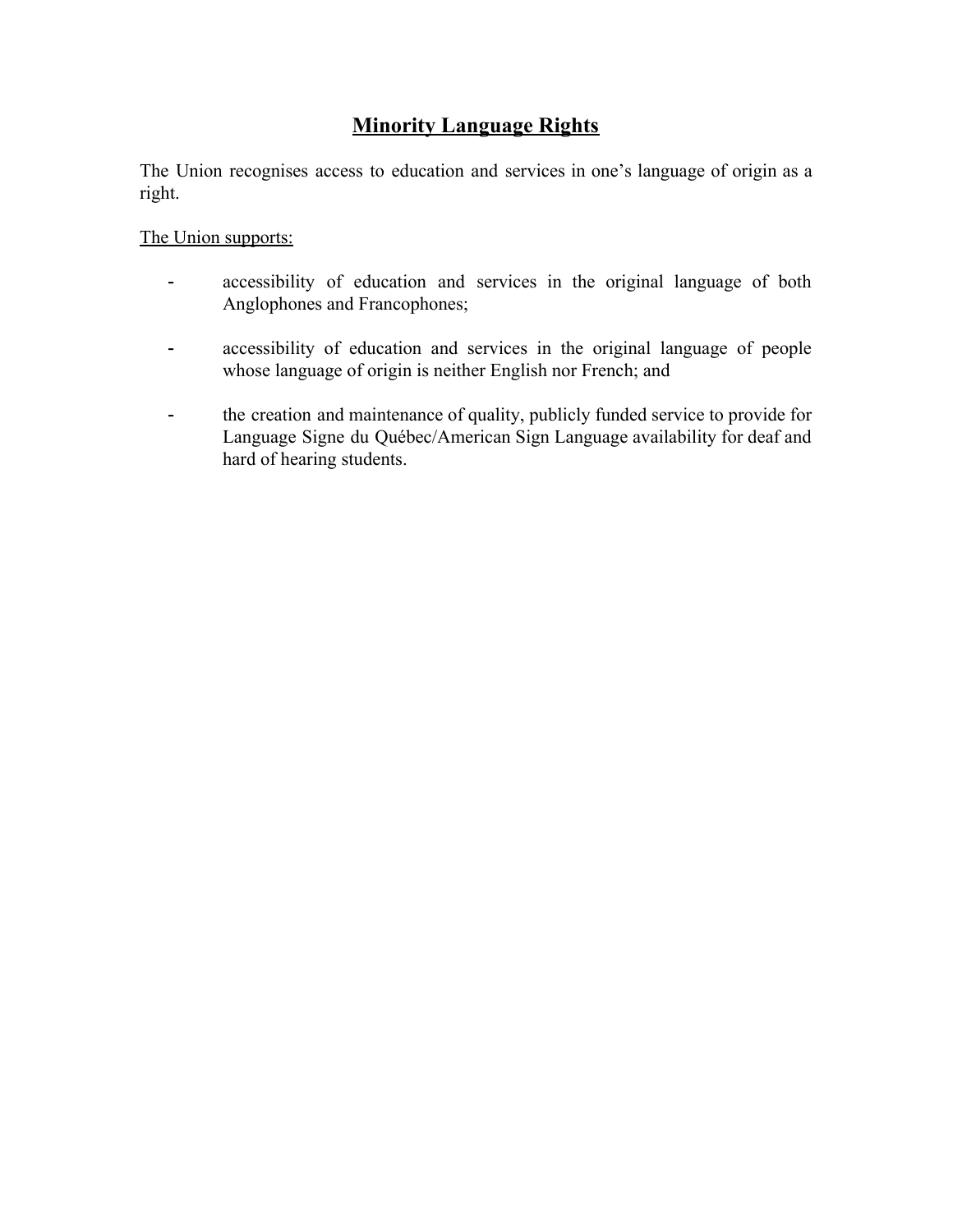# **People with Disabilities**

## *POSITION*

# The Union declares that:

- 1. all students with disabilities have the right to equal access, equal treatment, and freedom from discrimination in post-secondary institutions; and
- 2. all people with disabilities have the right to equal access, to equal treatment in, and freedom from discrimination in employment, housing, and provision of public services.

## The Union supports:

- 1. accessible and therefore free public transportation systems for people with disabilities which, wherever possible, are integrated with existing public transportation systems; and
- <span id="page-27-0"></span>2. publicly funded home care for people with disabilities, which provides a stable working relationship between the caregiver and the person with disability.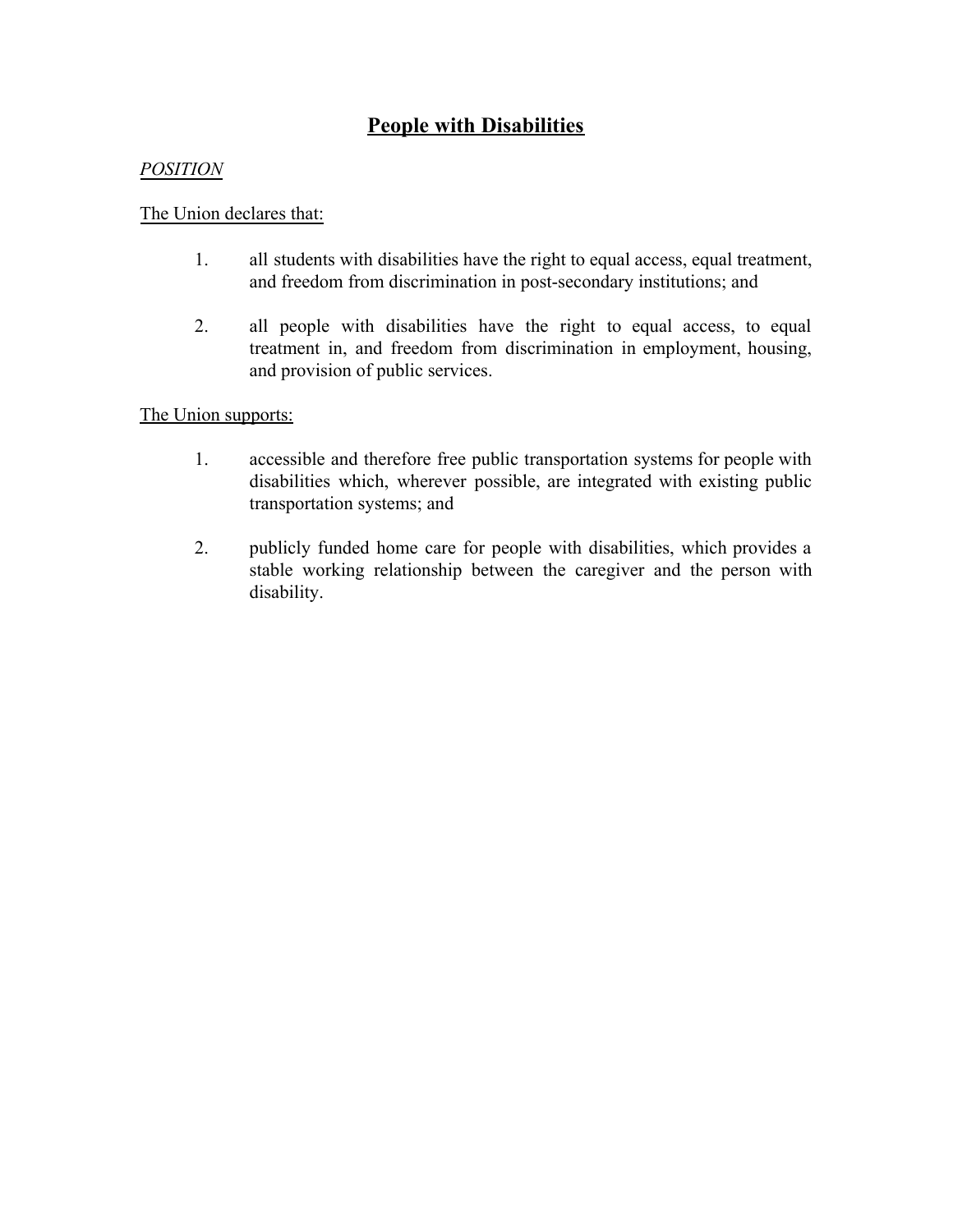# **Public Transportation**

#### *POSITION*

#### The Union supports:

- the establishment of accessible and affordable municipal and inter-municipal public transportation for all post-secondary students regardless of age and status;
- long-term sustainable federal funding for repairing existing services and expanding transit networks; and
- the creation of a national urban transit strategy by the federal government, in conjunction with provincial governments and municipalities, that includes permanent, long-term funding dedicated to urban transit.

#### The Union opposes:

- government cutbacks to funding for public transportation;
- the lease or sale of public transportation systems to private operators; and
- <span id="page-28-0"></span>- the establishment of private, for-profit municipal and inter-municipal mass-transit services in communities where public transit systems do not exist.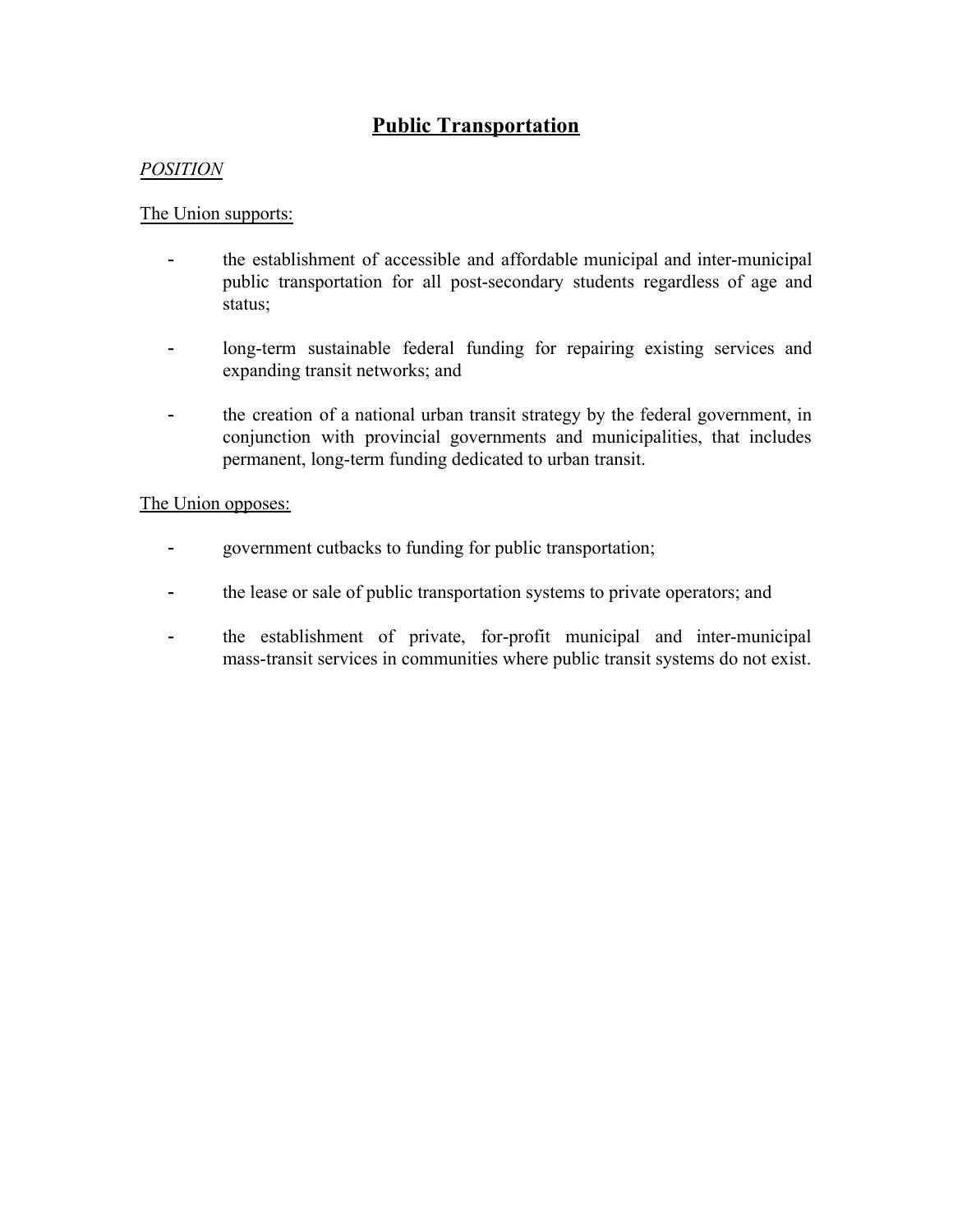# **Racism**

#### *Preamble*

Race is a social construct that is not based on biologically determined differences between people. Racism may include but is not limited to the following forms:

- "individual racism", which is a manifestation of an individual's attitudes and behaviours;
- "systemic racism", which consists of policies and practices of organisations that directly or indirectly operate to sustain the advantages of peoples of certain "social races", and which is more difficult to address because it is implicit in the policies of organisations and often unconscious; and
- "cultural racism", the basis of both other forms of racism, which is the value system embedded in society, and which supports and allows discriminatory actions based on perceptions of racial difference and cultural superiority/inferiority.

Racialisation is the attribution of characteristics to an individual or group based on beliefs about biological traits stemming from ethnicity.

The inherent racist orientation of post-secondary institutions in classroom environments impedes learning and perpetuates alienation for all students and hinders the full participation of students of colour and Aboriginal students.

## *POSITION*

The Union is opposed to the marginalisation and oppression of people based on racialised characteristics.

The Union challenges racist post-secondary institution curricula, campus environments, and pedagogical technique.

<span id="page-29-0"></span>The Union acknowledges and promotes learning environments that critically analyse racialized practices.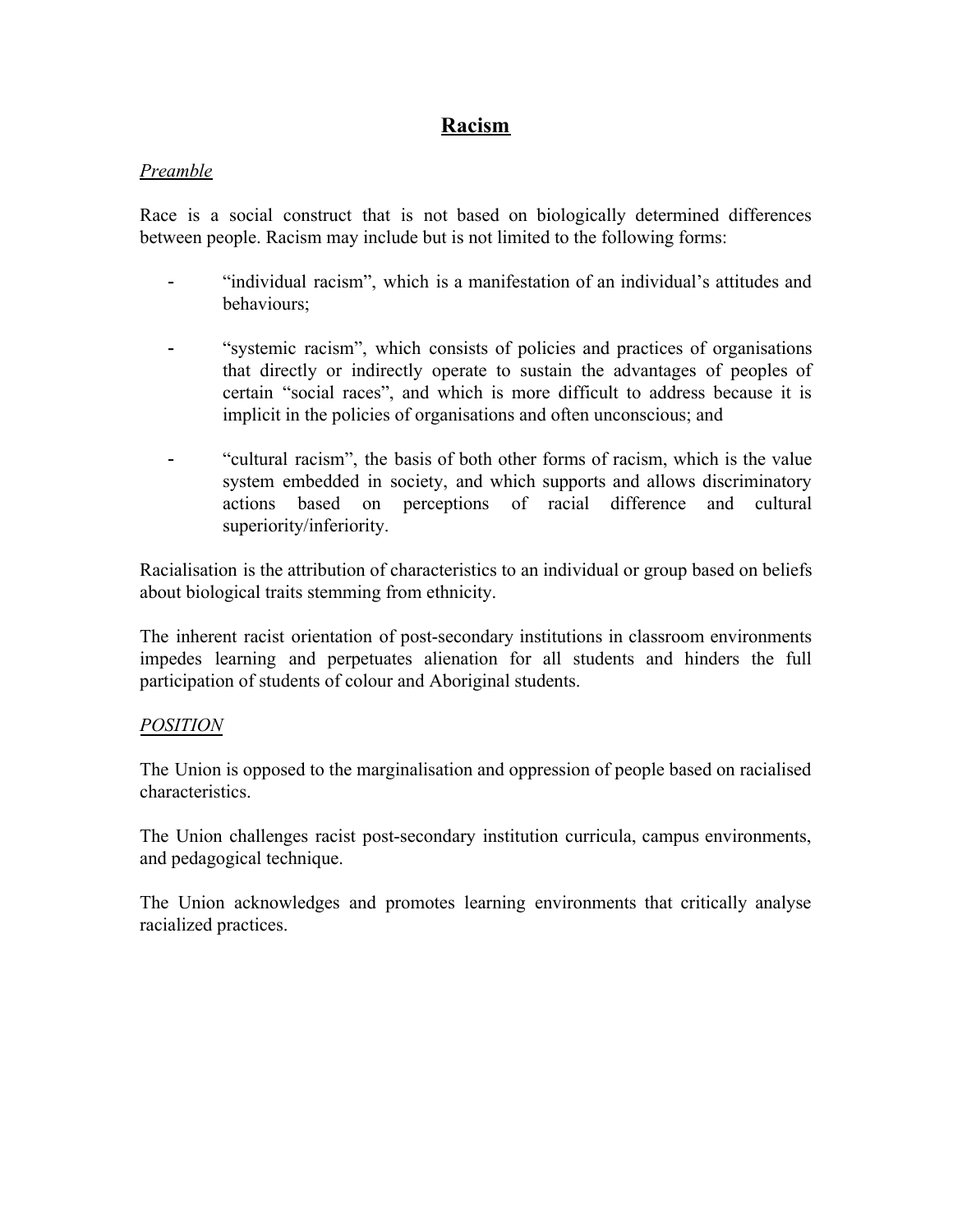# **Religious Freedom**

# *Preamble*

Section two of the Canadian Charter of Rights and Freedoms affords all people of Canada the right to freedom of conscience and religion. Section three of the Quebec Charter of Human Rights and Freedoms also affords that everyone is entitled to the fundamental freedom of religion.

In addition, Section 15 of the Canadian Charter of Rights and Freedoms, Section 10 of the Quebec Charter of Human Rights and Freedoms, and provisions of the Canadian Human Rights Act provide that all people shall be free from discrimination on the basis of their religion.

## *POSITION*

The Union supports universities and colleges offering courses on religious understanding and freedom

The Union supports programming that is religiously, spiritually and culturally sensitive during all activities, especially frosh and orientation activities

## <span id="page-30-0"></span>**Religious/Spiritually-Sensitive Food Options**

The Union supports food options that are inclusive of all religious, spiritual and cultural dietary needs at campus dining establishments.

The Union supports the rights of Indigenous students, staff, and faculty to have outside foods brought in that are not accessible within the institution in traditional ceremonial practices, including but not limited to smudging, and pipe ceremonies;

## <span id="page-30-1"></span>**Religious/Spiritual Holidays**

The Union supports the consideration of religious/spiritual holidays in academic scheduling.

The Union supports academic amnesty being given to students for reasons of religious/spiritual holidays.

<span id="page-30-2"></span>The Union opposes academic or non academic penalties imposed for religious observances.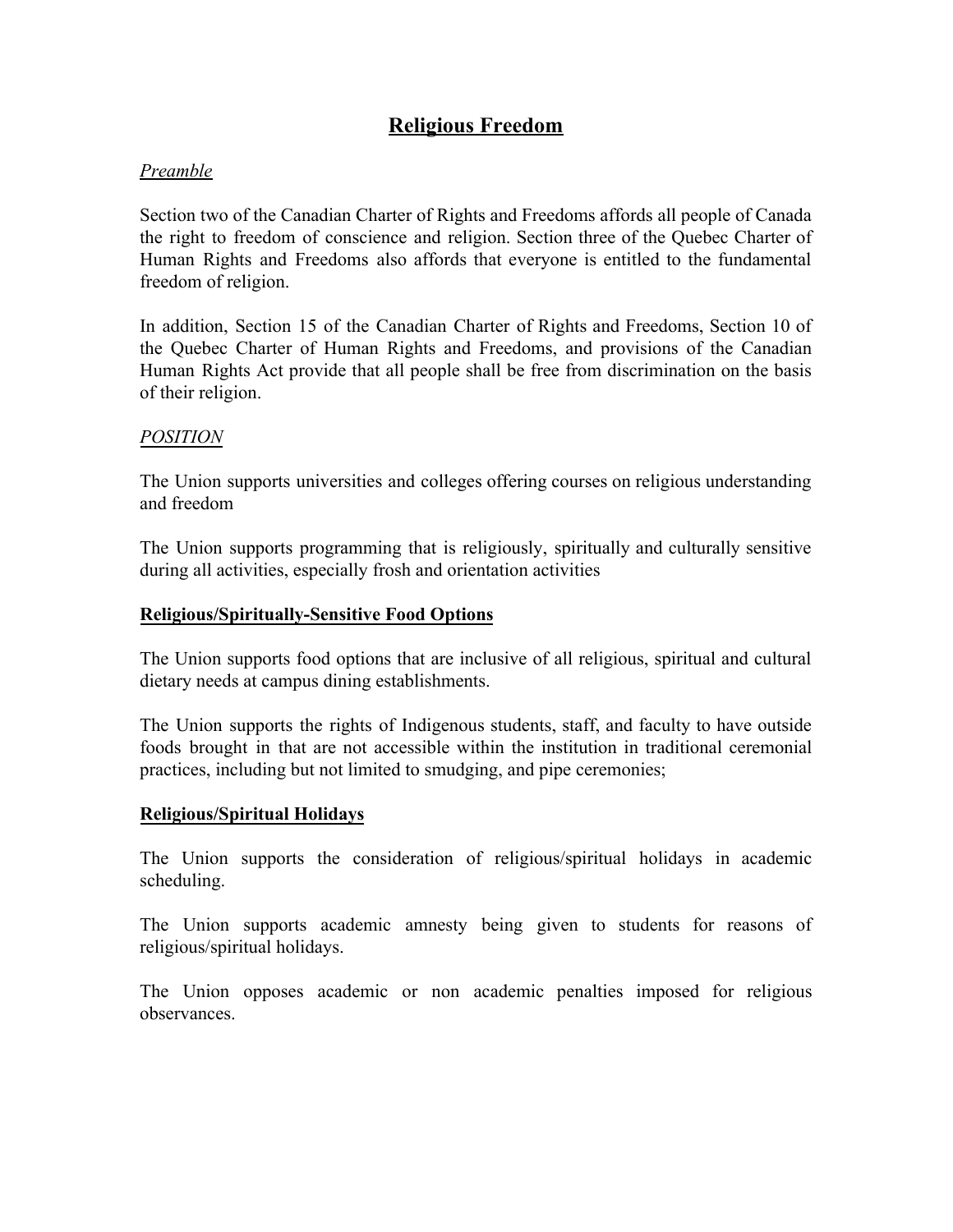# **Campus Prayer Space**

<span id="page-31-0"></span>The Union supports the right of students to have access to multi-faith prayer space on campus that is stable, accessible, adequate, and respectful to the religious needs of all students.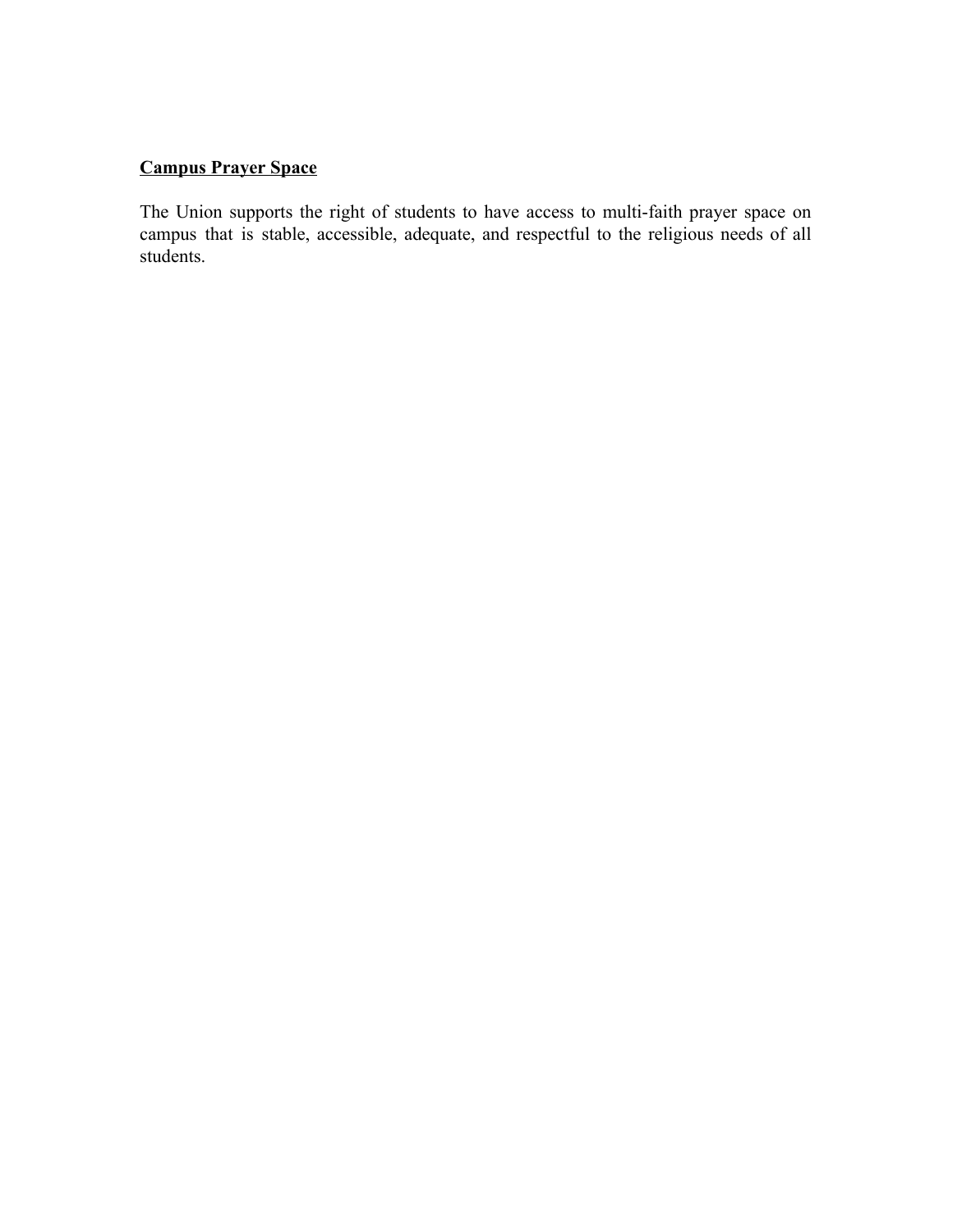# **Rights**

#### <span id="page-32-0"></span>**Workers' Rights**

#### *POSITION*

The Union recognises the common interests that often make students and workers political allies. As disrupting production is an effective weapon for workers against social injustice, the Union recognises that job actions such as work slow downs/stoppages or strikes, are a fundamental part of the struggle for socio-economic justice.

The Union supports, worker decisions to make their demands in the form of a strike, be it legal or not.

<span id="page-32-1"></span>In the event of a strike, on a campus or otherwise, this support may include, but not be limited to: picket support, direct solidarity actions, education, publicity and financial support, from all appropriate levels of the Union.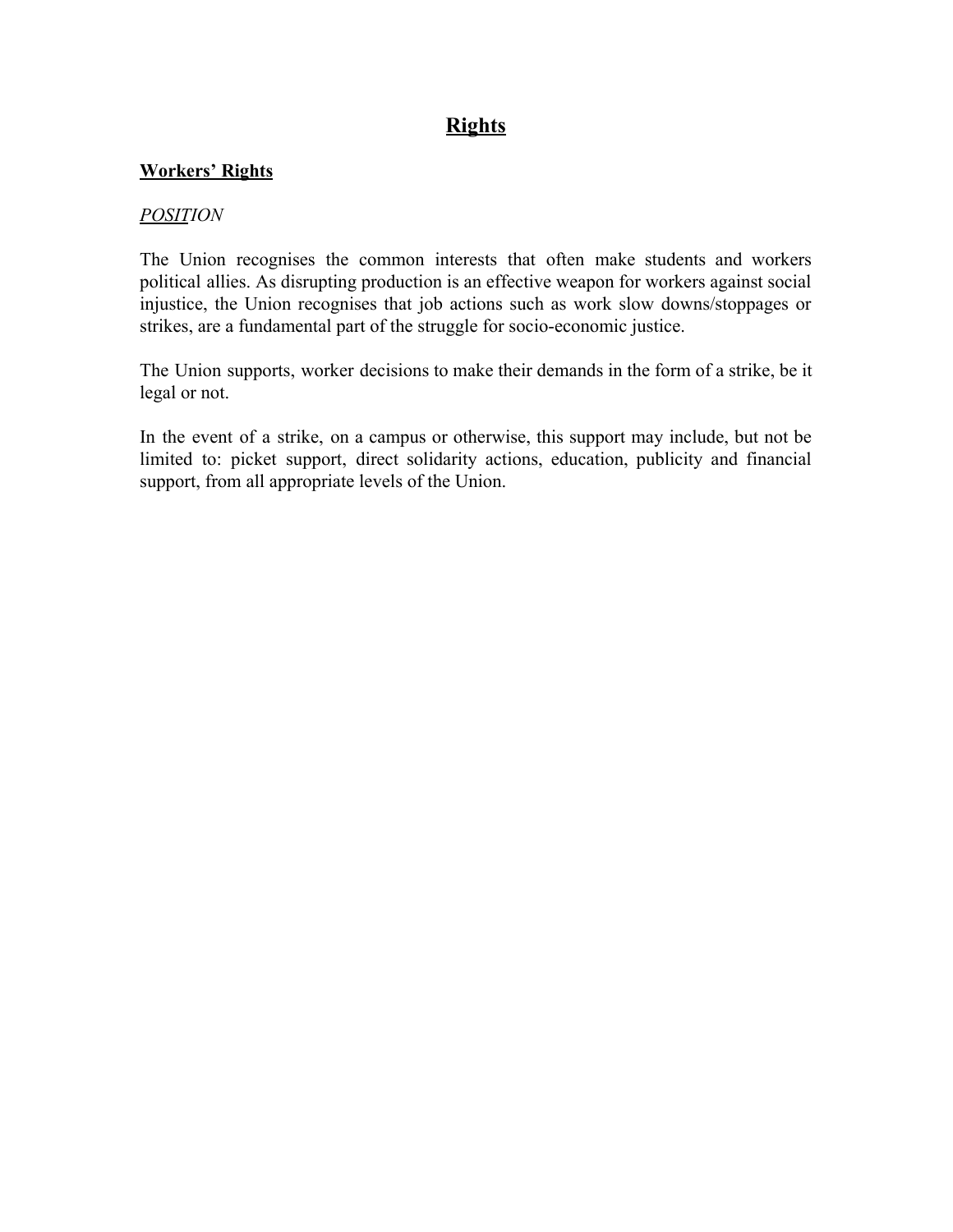# **Safety on Campus**

## *POSITION*

The Union supports the implementation of safety measures including, but not limited to safety workshops, external lighting, and walk-home programs on all Canadian campuses.

<span id="page-33-0"></span>The Union opposes the distribution or sale of any item marketed and/or packaged as a personal security device, because of the false sense of security they engender.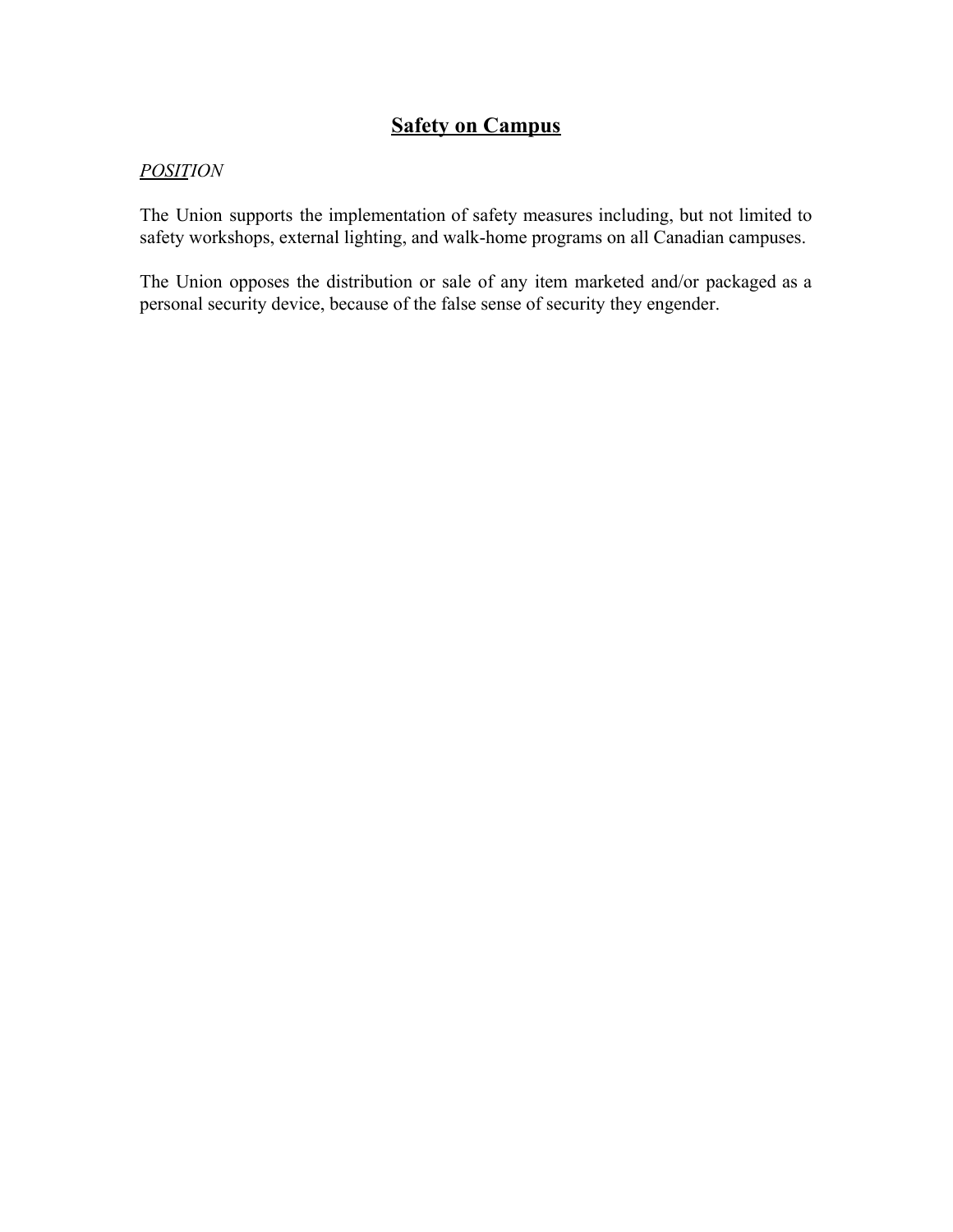# **Sexual Harassment**

## *Preamble*

Sexual harassment is defined as unwanted sexual attention, sexual solicitation or other sexually oriented remarks or behaviour; sexual harassment may be psychological or physical in nature. One incident, or the aggregation of a series of incidents, may constitute sexual harassment.

Sexual harassment may include, but is not limited to, the following:

- unwanted sexual attention or solicitation which has the effect of interfering with an individual's work or participation, or which creates a negative emotional or psychological environment for work or participation within the Union;
	- o For example: remarks, jokes or innuendoes about a person's body, attire, age, marital status, gender, sexuality, sexual orientation, perceived sexual orientation or perceived gender orientation;
- an implied or expressed threat of reprisal for refusal to comply with a sexually oriented request; or
- the implied or expressed promise of reward for complying with a sexually oriented request.

Although sexual harassment typically involves a person in a superior position as the initiator, it is recognised that people in subordinate or equal positions may also be initiators.

Although sexual harassment is generally directed towards women, both men and women can be harassed by members of either sex.

## *POSITION*

<span id="page-34-0"></span>The Union does not tolerate sexual harassment or harassment of any form.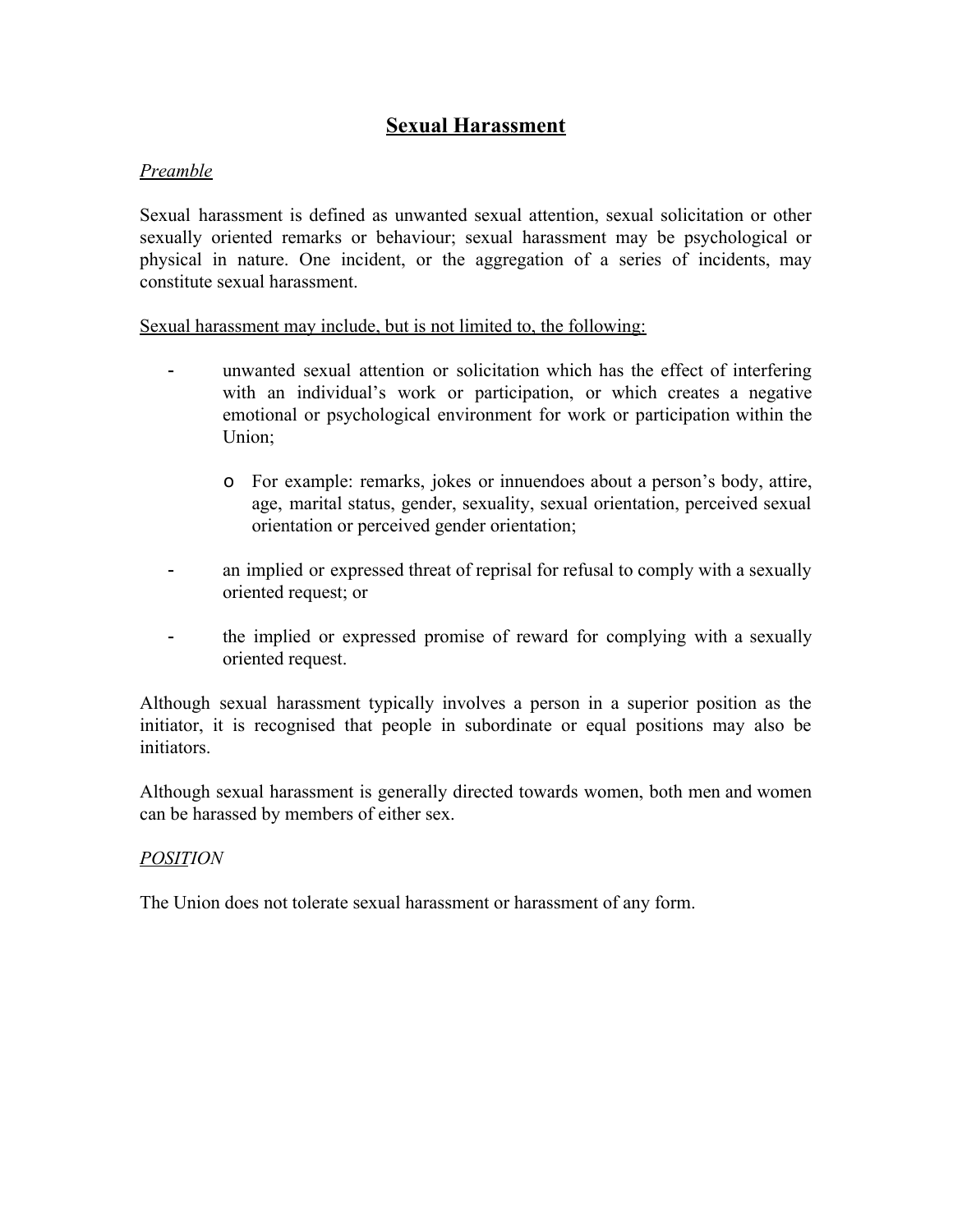# **Sexual Orientation**

## *POSITION*

The Union shall engage in various campaigns to work for equality for queer students.

The Union recognises the fluidity of sexuality and rejects the constructed categorisations of both gender and sex which have been imposed by heterosexist culture.

The Union also recognises that the identities which are designated do not adequately represent the diversity of the community.

The Union supports amendments to any Human Rights legislation that proposes the inclusion of sexual orientation as an area of prohibited grounds for discrimination.

The Union supports the right of students, regardless of sexual orientation, to associate in a manner consistent with principles they themselves establish, as opposed to principles established by outside bodies.

The Union supports the autonomy of campus community radio in its right to queer content in its programming.

#### <span id="page-35-0"></span>**Discrimination**

The Union supports the inclusion of sexual orientation as prohibited grounds for discrimination in organisations, businesses, and governments; and in all areas of academic life.

The Union opposes discrimination against queer faculty, including denial of tenure on the basis of sexual orientation;

The Union urges post-secondary institution administrations to work with queer students, faculty and staff to provide workshops dealing with unlearning and eliminating transphobia, biphobia, lesbophobia, homophobia, and heterosexism.

The Union supports an ongoing commitment to anti-oppression campaigns specific to queer people, including but not limited to 'Days Against Hate'.

## <span id="page-35-1"></span>**Declaration of Student Rights: Queer Students**

The Union declares that all queer students have the right to:

1. free and open life, as full and equal participants in society;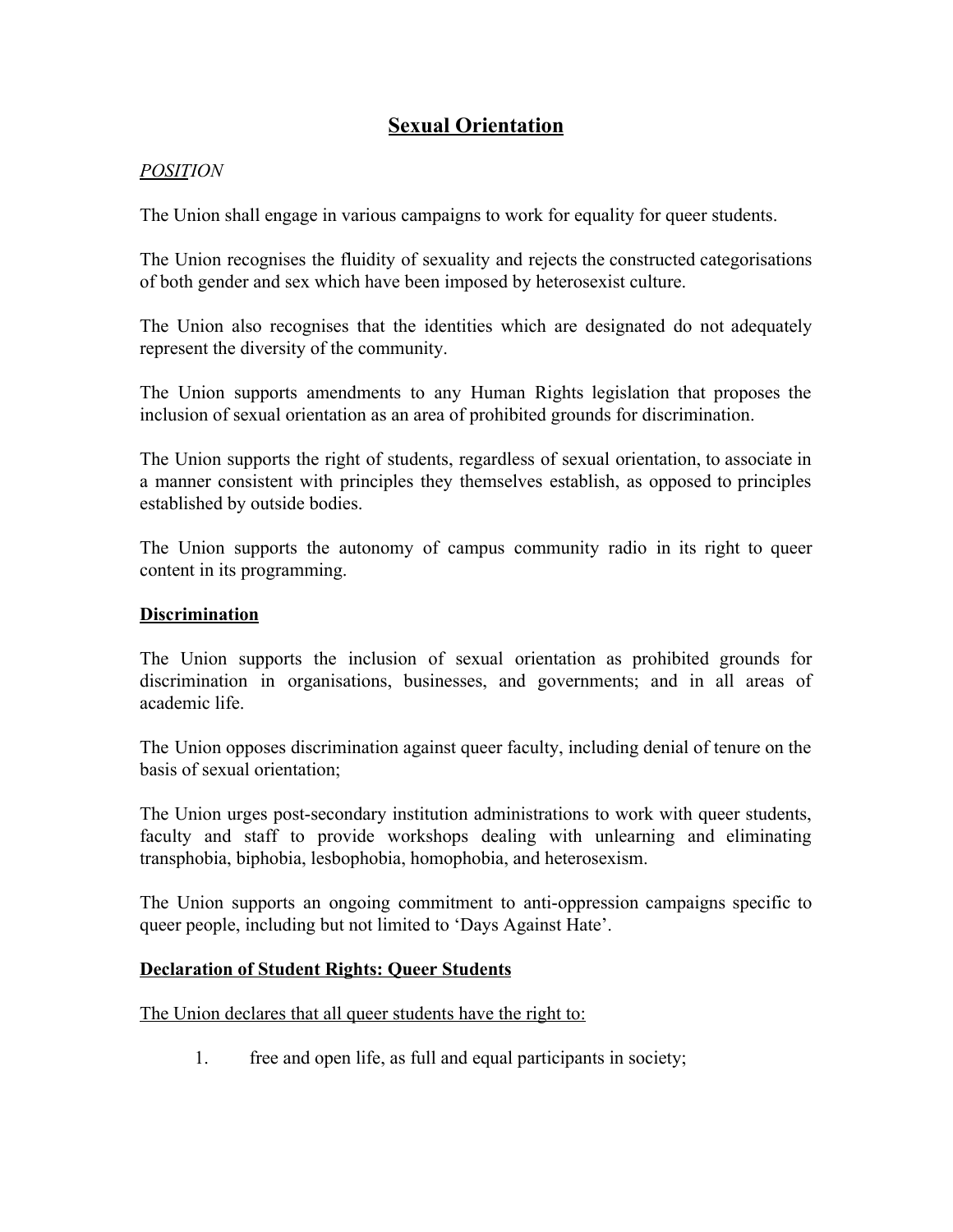- 2. equal access to, equal treatment in, and freedom from harassment in all aspects of post- secondary education, employment, provision of public services, and housing;
- 3. organise on campus, regardless of sexual orientation, in a manner consistent with self- determined principles as opposed to externally imposed principles, and with equal access to funding, space, facilities and resources on campuses;
- 4. access to programs and curricula dealing with, and including fair and honest treatment of content related to, queer people, such as but not limited to, history, sociology, culture, sexuality, psychology, politics, and legal status;
- 5. access to resources which assist in the healthy development of a positive individual, community, and societal self-image, including professional services provided by queer professionals, or professionals specialising in the provision of services to queer clients, in a receptive and positive environment; and
- 6. recognition including, but not limited to, legal recognition of same sex relationships including marriage and its associated benefits in the eyes of the law and society, including custody or adoption of children on an equal basis with heterosexual people.

## <span id="page-36-0"></span>**Homophobia and Heterosexism**

The Union recognises that homophobia and heterosexism in all their forms, including personal, institutional and cultural, create an environment on campuses which presents a barrier to access.

The Union recognises that a homophobic climate and homophobic violence create a hostile environment on campuses, which fosters homophobic violence, and which is a deterrent to accessible education.

The Union recognises that heterosexism creates a climate which fosters transphobic, biphobic, lesbophobic, homophobic violence, compounded and intensified in the case of people of colour, people with disabilities, aboriginal people, women, and other historically marginalised people.

<span id="page-36-1"></span>The Union opposes homophobic violence which it recognises as a hate crime.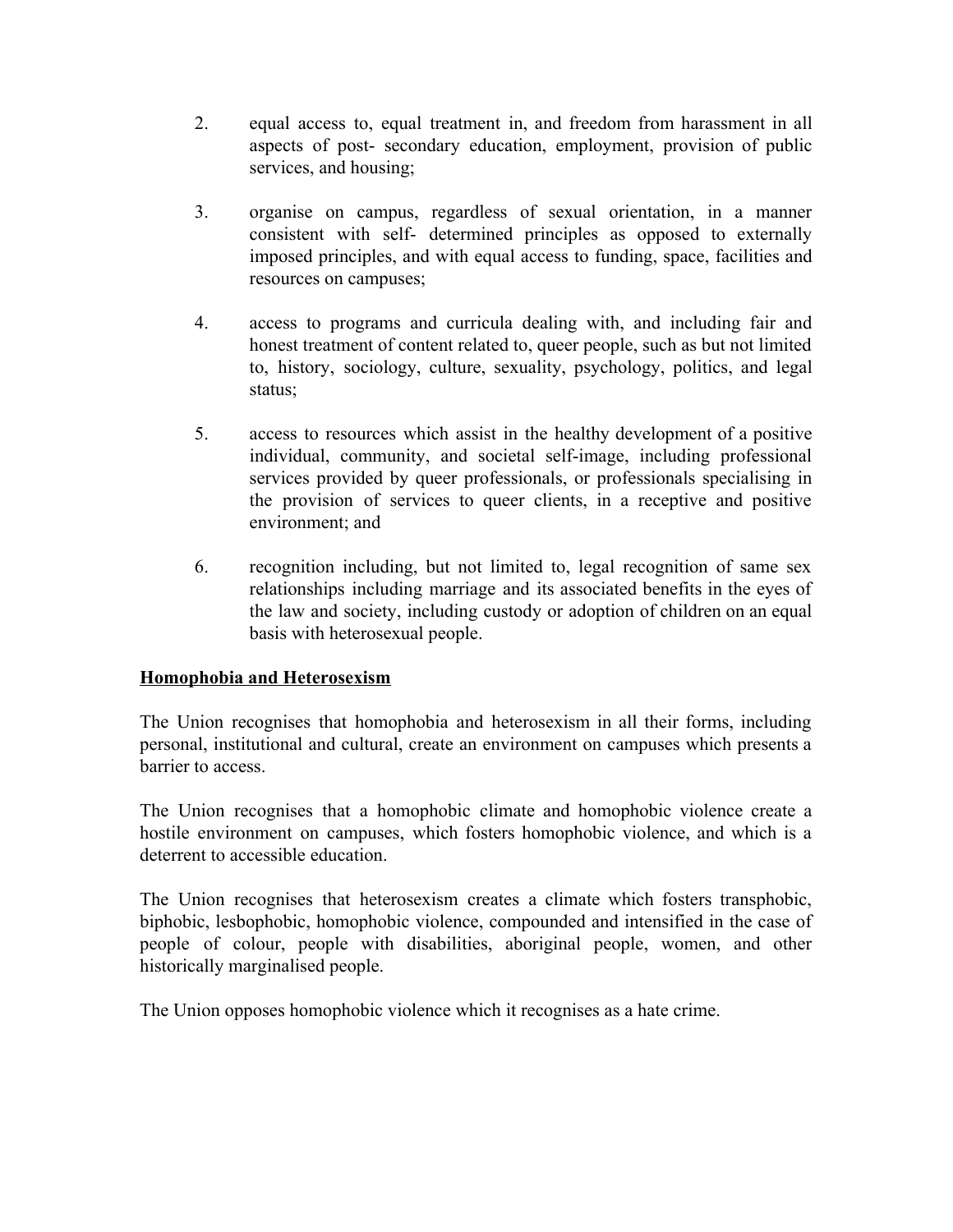# **Solidarity**

## *POSITION*

The Union encourages students to work in solidarity with members of the post-secondary educational community.

The Union opposes penalties imposed upon members of the post-secondary educational community for respecting picket lines.

<span id="page-37-0"></span>The Union condemns post-secondary institutions refusing to give academic amnesty to students for political motives.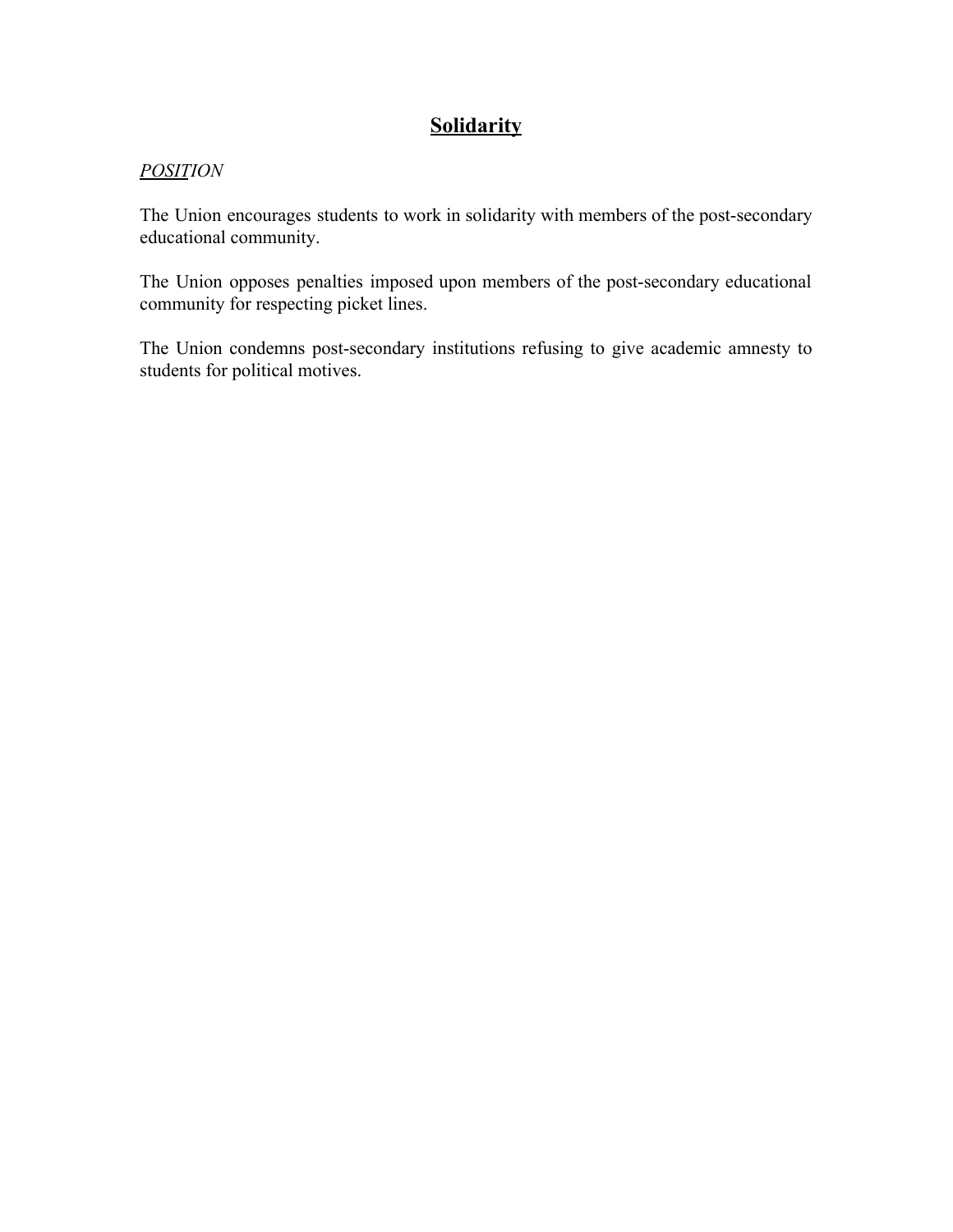# **Student Employment**

## *Preamble*

As tuition fees have been allowed to increase, access to post-secondary education has become more and more limited. In contrast to the past, students are no longer able to pay for their education by working full-time at minimum wage over the summer. Currently, many students across Canada are required to work several part-time jobs throughout the academic term in order to pay for their education. Those students who are fortunate enough to find employment, are rarely able to do so in a field that is related to their studies and many are faced with low wages and poor working environments that offer few benefits and sometimes unsafe conditions.

Where limited government funding does exist to promote student employment, such programs are restricted to domestic students and exclude international and non-status students. Furthermore, many students who are working in unpaid work placements or internships are not eligible for worker's compensation or Employment Insurance.

These issues leave many students economically disadvantaged, unable to afford their studies and vulnerable to exploitation in the labour force.

#### *POSITION*

The Union supports:

- the right of all people, including students, to meaningful employment and equal pay for equal work;
- the creation of meaningful employment opportunities for students that complement their field of study;
- the right of international students to work off campus;
- government funded student employment programmes, including summer employment programmes, that are accessible to full and part-time students, regardless of their citizenship status or immigration status;
- the eligibility of students who have completed an unpaid work placement or internship for Employment Insurance;
- the coverage of all student employment under the standards set out in the Employment Standard Act;
- a provincial minimum wage that provides a living wage and ensures that no working person is living below the poverty line;
- student employment programmes that pay wages above the provincial minimum wage;
- freedom from discrimination in employment as set out by provincial Human Rights Commissions; and
- access to employment programmes aimed at creating equal opportunities for students living with disabilities.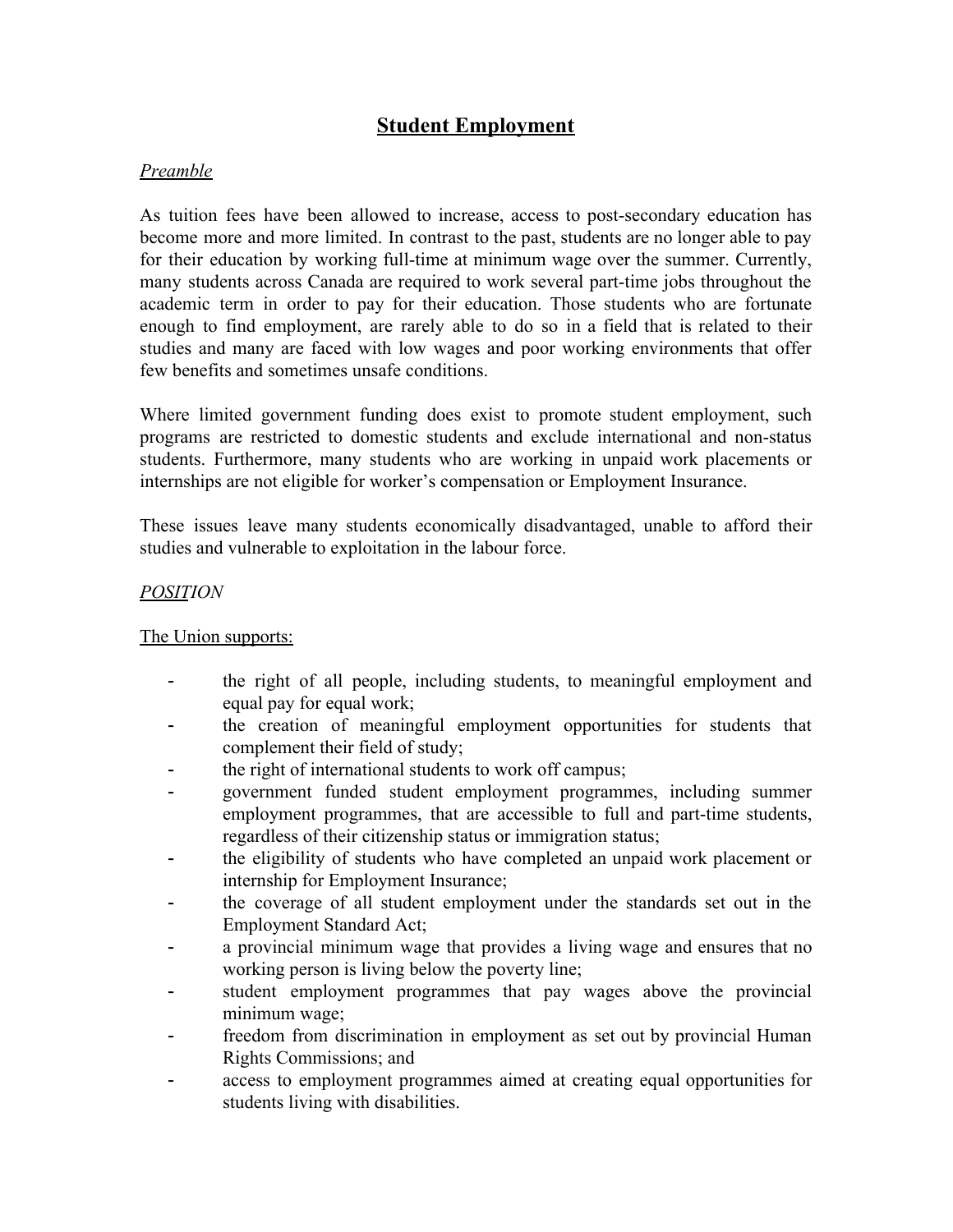## The Union opposes:

- labour without financial compensation, as part of the post secondary education curriculum;
- the use of government funding schemes, like work-study, that exploit student labour to displace full-time unionised or permanent positions;
- discrimination in employment against students on the basis of type of study;
- discrimination in employment against any people, including students, on the basis of citizenship or immigration status;
- the exclusion of students from eligibility for government funded employment programmes based on their type of study, citizenship, or immigration status;
- legislation or policy that prevents students from working full time based on citizenship;
- guidelines or policies restricting the number of hours students are permitted to seek, in particular as this applies to graduate students; and
- <span id="page-39-0"></span>- any other forms of discrimination in employment.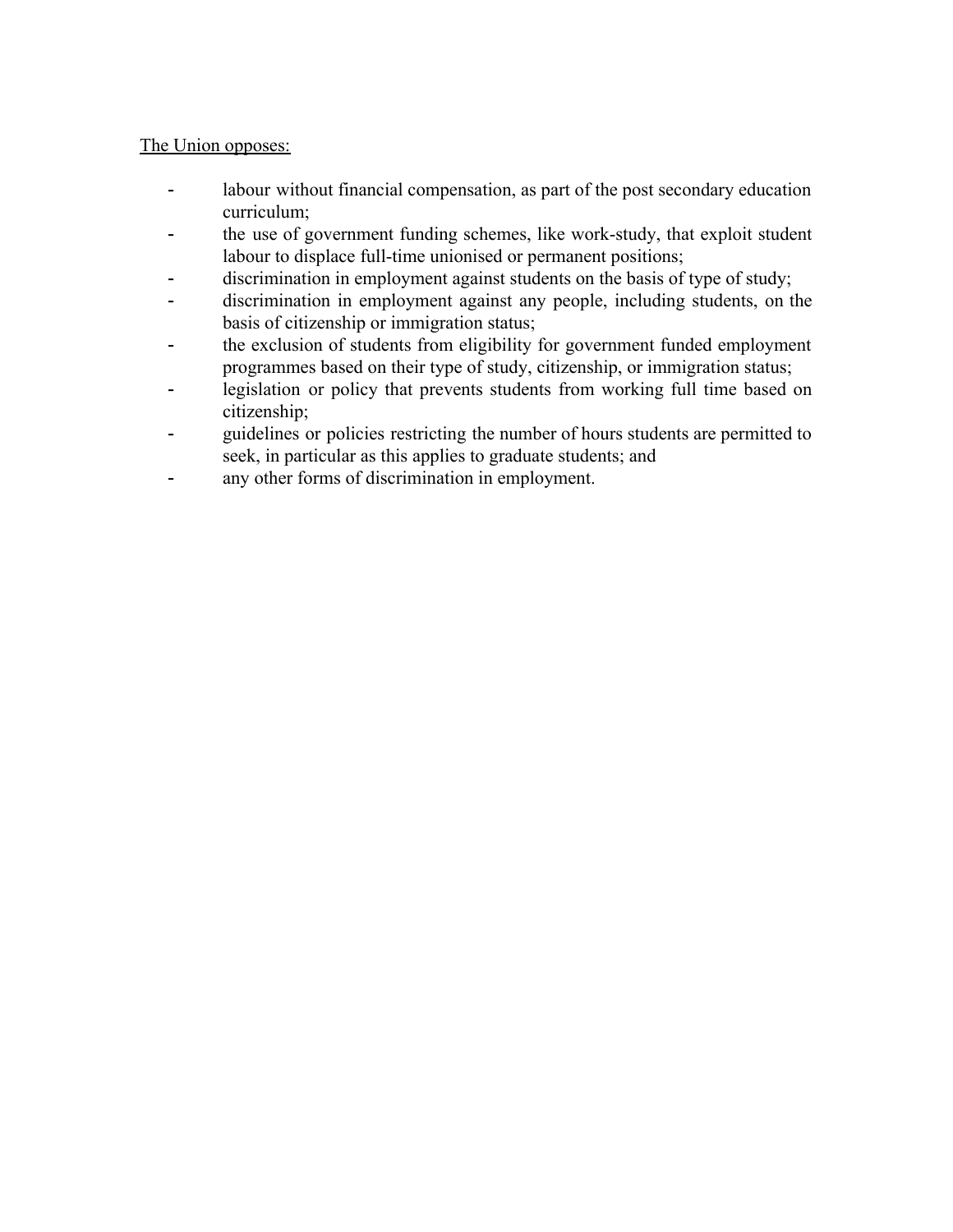# **Sustainable Campuses**

## *Preamble*

The general public, and students in particular, are increasingly calling for stronger environmental regulations and initiatives. Properly maintaining campus green space and aging infrastructure along with the implementation of new, efficient equipment and technology are important components to sustainable campuses.

Ultimately government is responsible for establishing environmental standards for public institutions and meeting those standards with public funds. Therefore students should not be forced to pay for environmental upgrades through additional user or ancillary fees. Policy

#### *P*OSITION

#### The Union supports:

- funding from government for the purpose of campus greening and the development of sustainable infrastructure at public universities, colleges, and institutes;
- zero emissions standards for all new buildings built on campuses; and
- student and community input in developing campus-level environmental enhancements and priorities.

<span id="page-40-0"></span>The Union opposes additional fees' being charged to students in order to fund environmental upgrades and campus greening projects.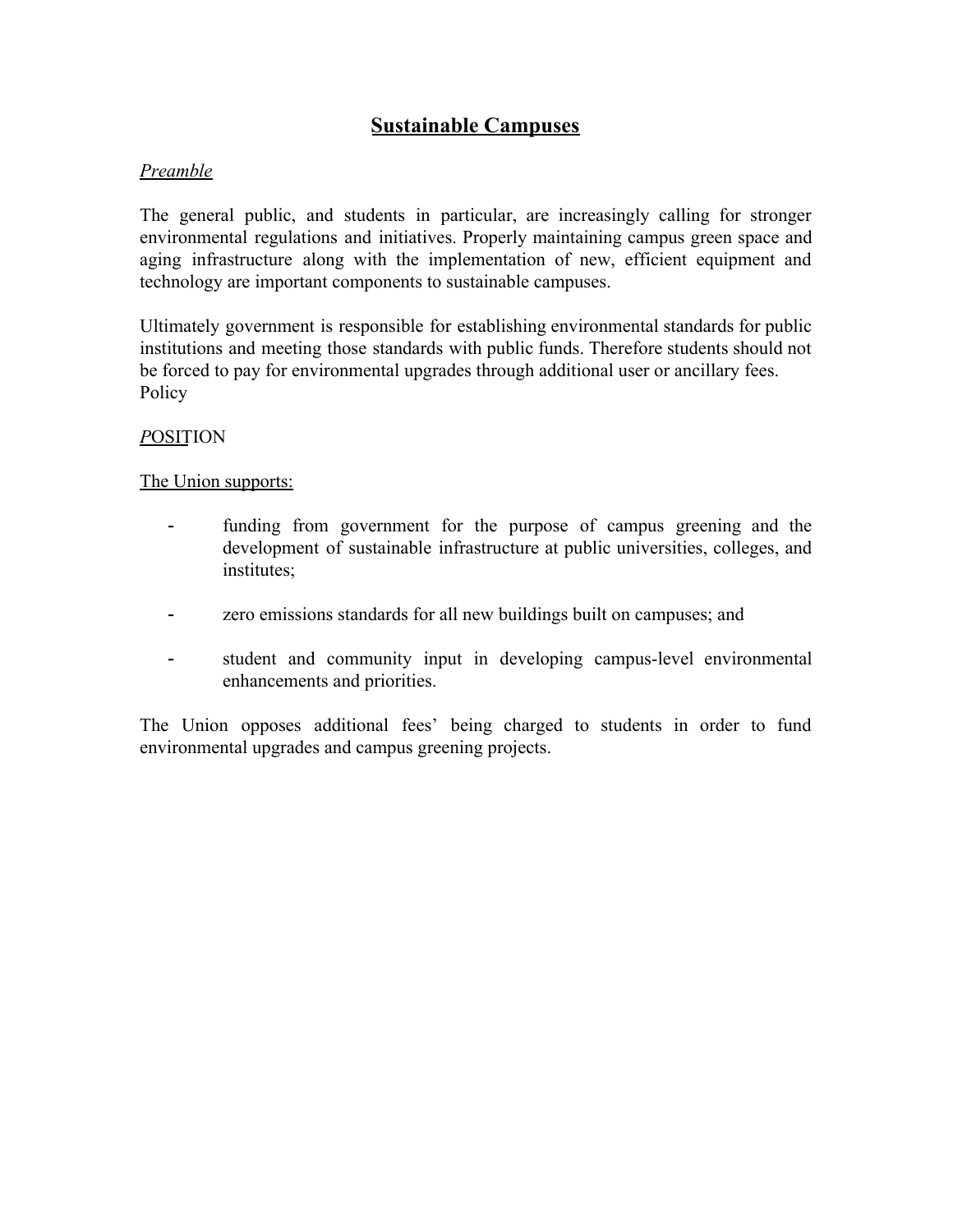# **Technology**

#### *Preamble*

The Union recognises that the use of technology in all aspects of students life profoundly affects the student-teacher and student-student interaction of academic programs, the atmosphere of the institution, and the power structure within it.

#### *POSITION*

The Union supports the use of technology when it encourages critical thinking, accessibility, and empowerment of students.

The Union opposes:

- the use of technology as a substitute for classroom and student-teacher interaction;
- the introduction of new technology solely as a solution to the under-funding of education; and
- <span id="page-41-0"></span>- the use of technology by administration as a basis for limiting, rather than enhancing how academic programs and student services are delivered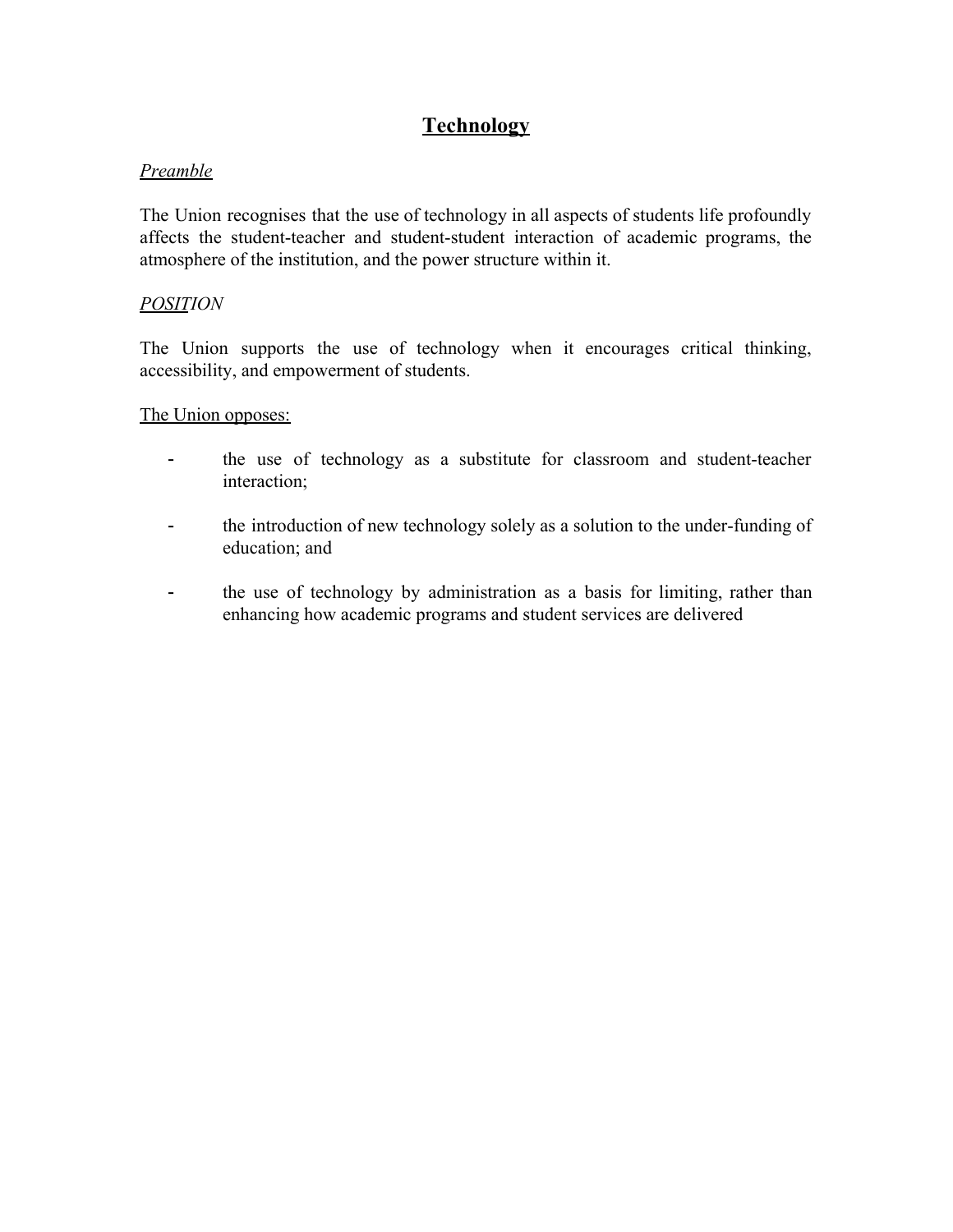# **Transgendered, Transsexual and Intersexed Students**

## *POSITION*

The Union recognises the need for health services that are inclusive to transgendered, transsexual, and intersexed peoples.

<span id="page-42-0"></span>The Union supports research, education and training pertaining to transgendered, transsexual and intersexed issues, available services for transgendered, transsexual, and intersexed peoples and an end to discrimination against transgendered, transsexual, and intersexed peoples.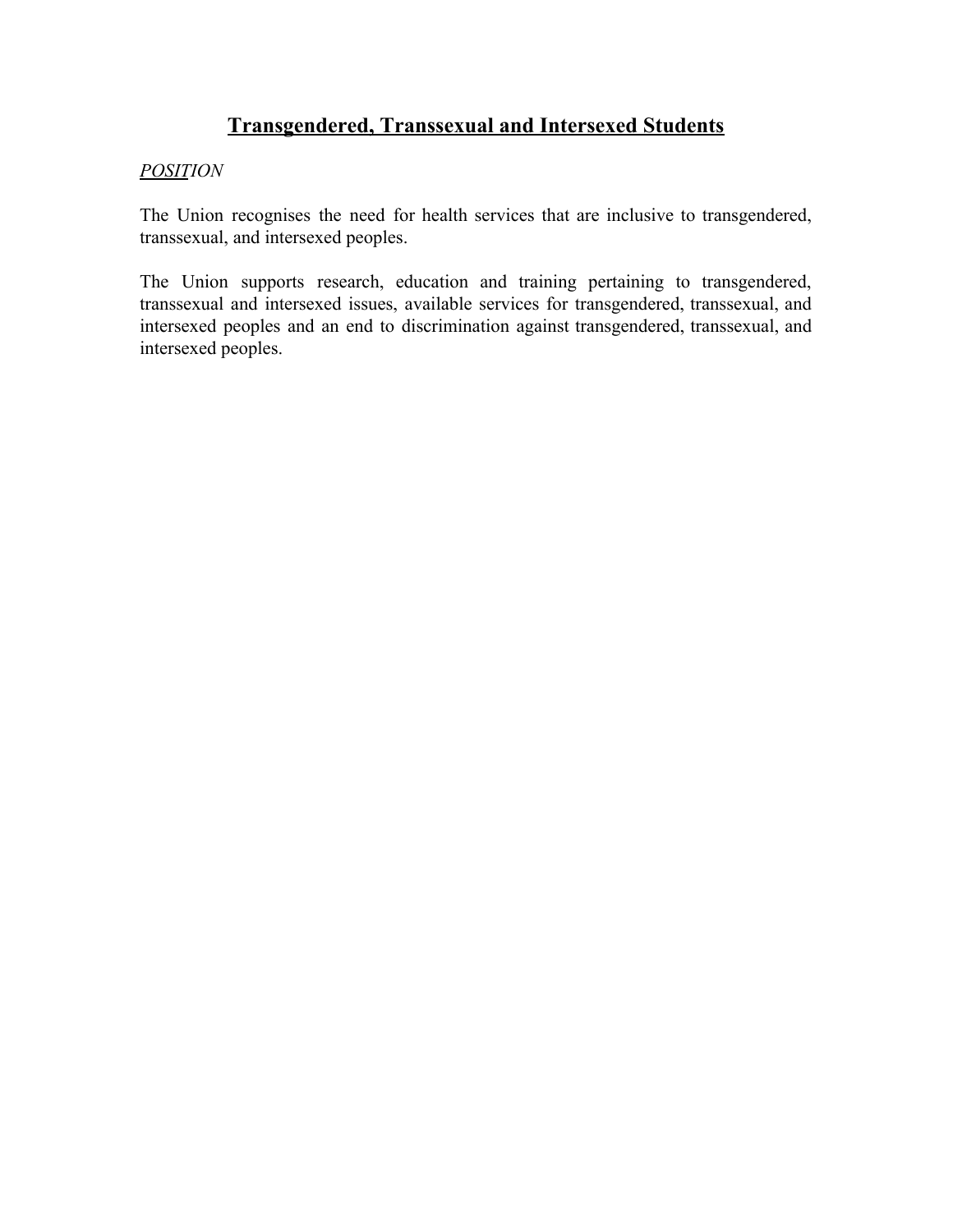# **Unionisation and Student Employees**

## *POSITION*

The Union believes that unionisation and collective bargaining are fundamental rights of workers.

Students are employed at post-secondary institutions in a variety of ways. In this employment, students make a significant contribution to the life and purpose of the institution. None of this employment should be considered to be subsidy, scholarship, or student assistance. Regardless of the source of funds for the wages of these employees, the Union asserts that students retain their right to collective bargaining and unionisation.

The Union recognises that unions are also important partners in the fight for an accessible, quality post-secondary education system. In particular, unions of student employees work to:

- put limits on tutorial, lab, and class sizes;
- ensure that student employees are paid a fair wage and are not subjected to unreasonable workloads, allowing them to complete their degrees in a reasonable time without incurring large debts;
- fight against the implementation of technological replacements for academic labour;
	- o For example, tutorials via teleconferencing instead of with instructors.
- ensure that conditions of employment do not compromise academic standing;
- protect employees from harassment and discrimination; and
- <span id="page-43-0"></span>- establish solidarity with other unions.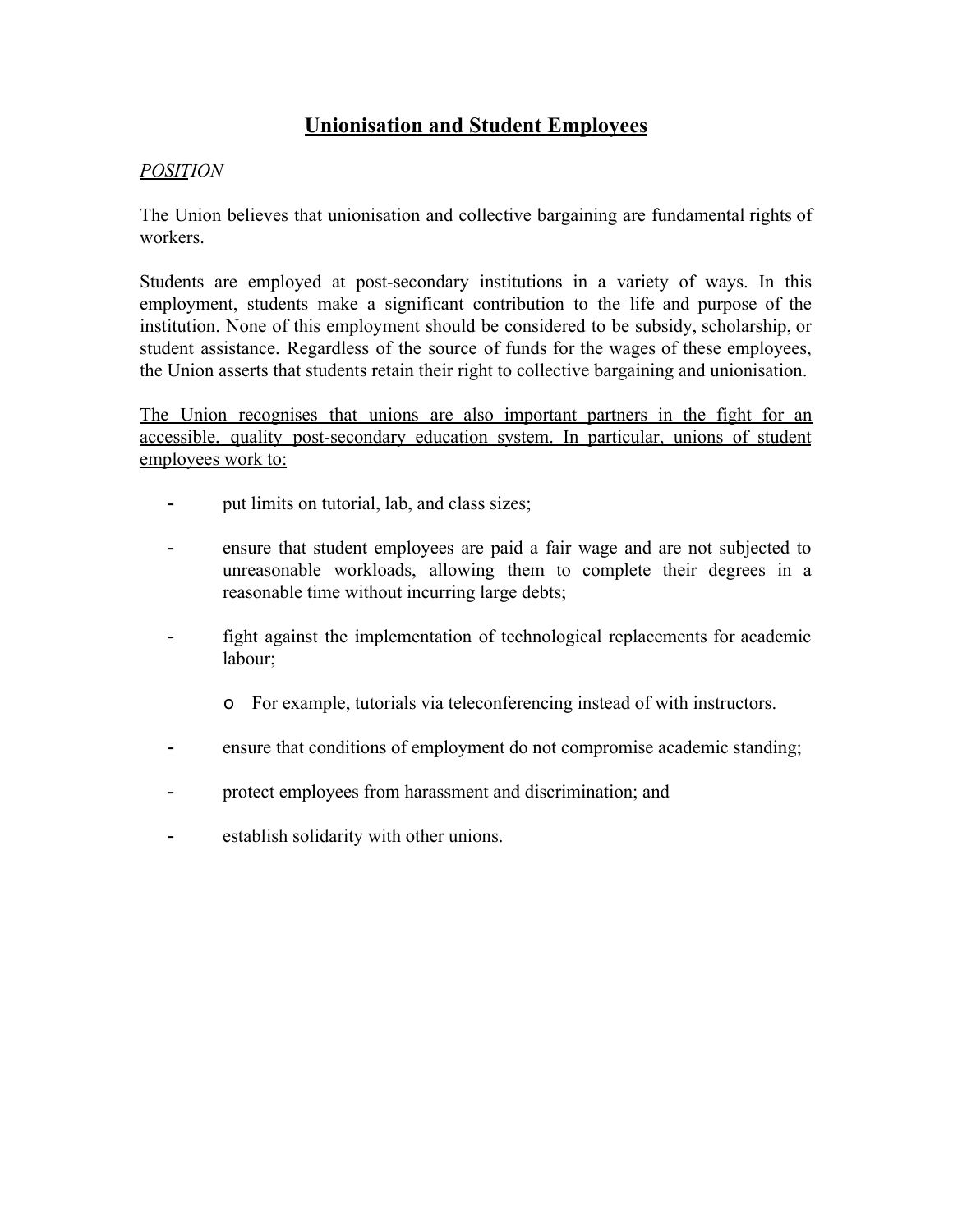# **Violence**

## *POSITION*

The Union recognises that oppressive violence is a destructive presence that affects all peoples

<span id="page-44-0"></span>The Union denounces all acts of oppressive violence, encourages awareness of its varied effects and recognises the right of all people to live in a violence-free environment.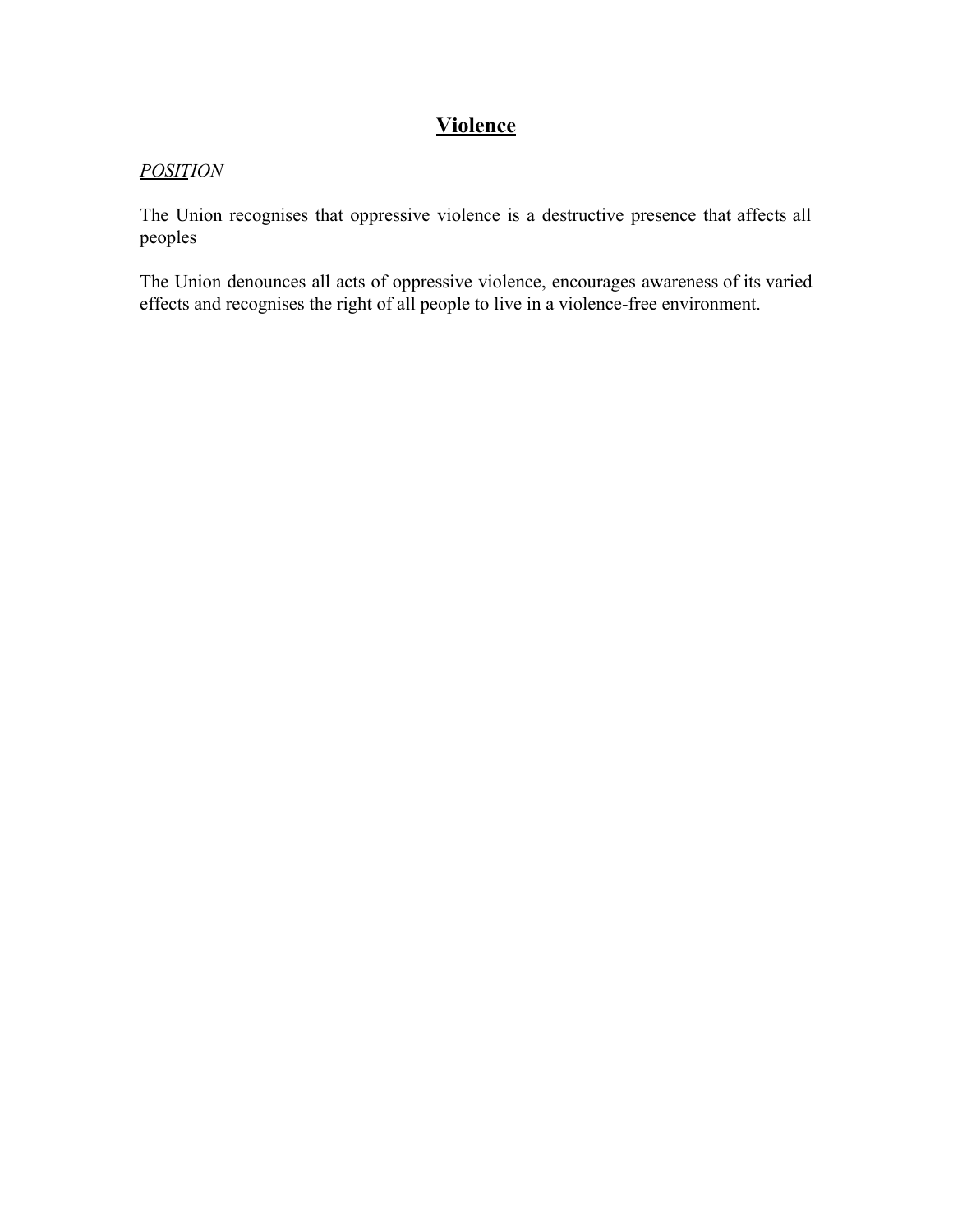# **Water**

## *Preamble*

Water, like education, is a public right, not a privilege. The treatment of water as a commodity that can be sold poses the risk of potentially denying access to this life sustaining resource. It is a common responsibility of all people and governments to ensure that water is used sensibly to minimise negative environmental impacts and guarantee the free and universal access to clean drinking water into the future.

However, most city water in Canada is much more highly regulated and monitored for quality than bottled water. In addition, public water systems are the most responsible mechanism for ensuring that water is accessible.

Mass production of bottled water has negative environmental impacts due to the creation of landfills full of empty bottles and plastic leaching toxins endangering the surrounding environment and communities and posing hazardous risks.

Bottled water is one of the key products being promoted in the public school system and on college and university campuses across the country. Beverage exclusivity contracts on campuses are the marketing tool of choice for water bottling companies to guarantee access to the student and youth market.

Private beverage companies are engaged in aggressive marketing campaigns claiming that bottled water is the only safe source of drinking water available and creating a culture of dependence and reliance on private water sources that undermine public confidence in public water systems.

Buying bottled water sends a powerful message to our elected leaders that there is little need to maintain and improve Canada's water infrastructure.

## <span id="page-45-0"></span>**Bottled Water**

#### *POSITION*

The Union supports:

- public ownership of natural water sources;
- adequate funding for clean and accessible public water systems;
- public drinking fountains in spaces and public buildings, including college and university campuses;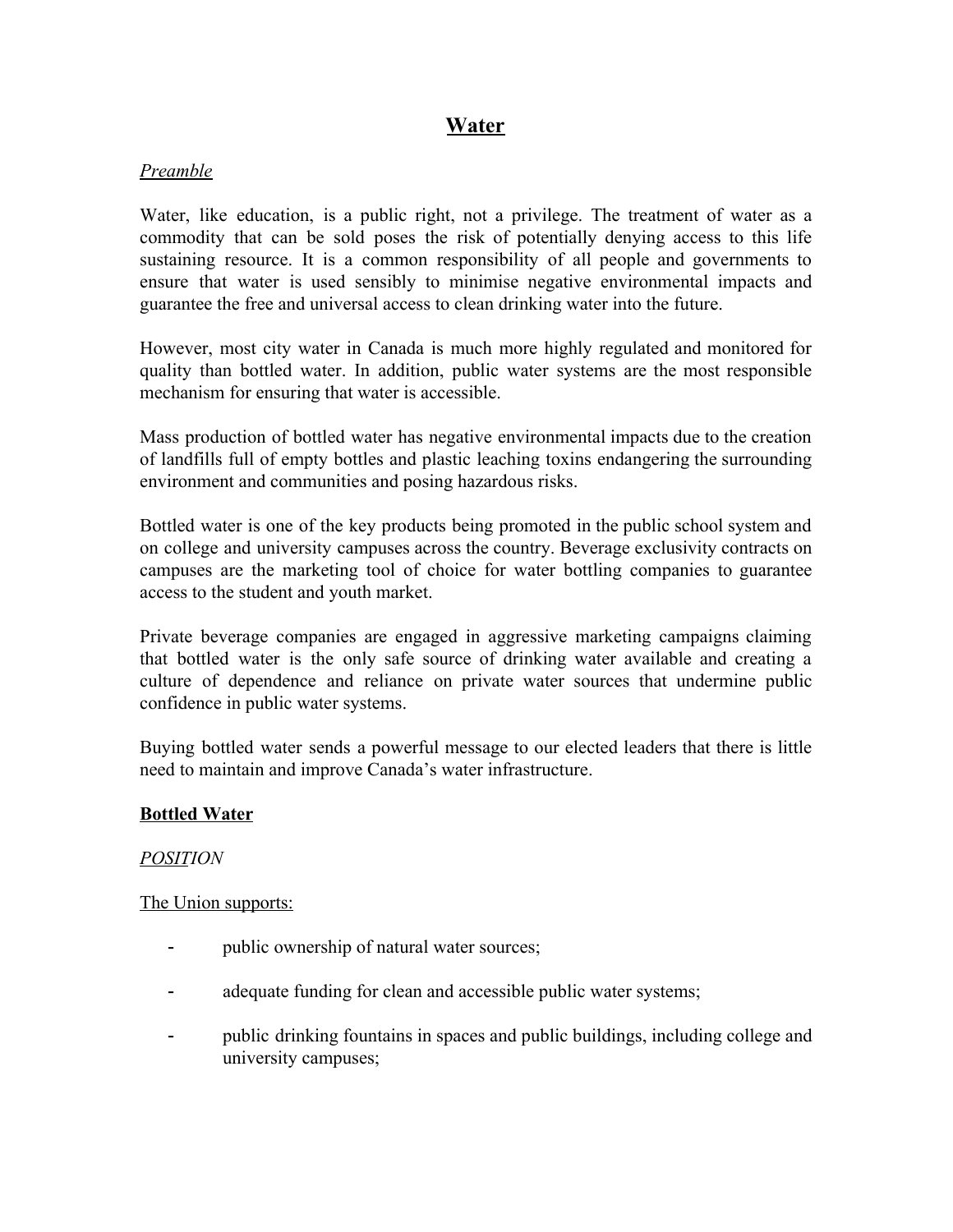- enforced government regulations to establish standards and guidelines for public water systems that set international standards;
- government initiatives to clean up polluted water sources;
- bottled water bans for all events held by municipal, provincial or federal governments or public institutions;
- adequate funding and support for clean and accessible water systems nationwide; and
- container deposit laws and other effective ways of cutting down the amount of bottles piling up in landfills and polluting the environment.

## The Union opposes:

- the use of bottled water where safe drinking water is available;
- advertising of bottled water;
- the privatisation of natural water sources and water services;
- bulk water imports and exports;
- water takings by bottled water corporations of public water and public water sources;
- any change to public policy that serves the private and commercial interests of bottled water companies instead of the public interest;
- government under-funding of public water systems and water testing programmes;
- the allocation, sale or lease of land or natural resources by any level of government to bottled water companies; and
- <span id="page-46-0"></span>- national or international trade agreements that limit or undermine Canada's ability to regulate and protect public water systems.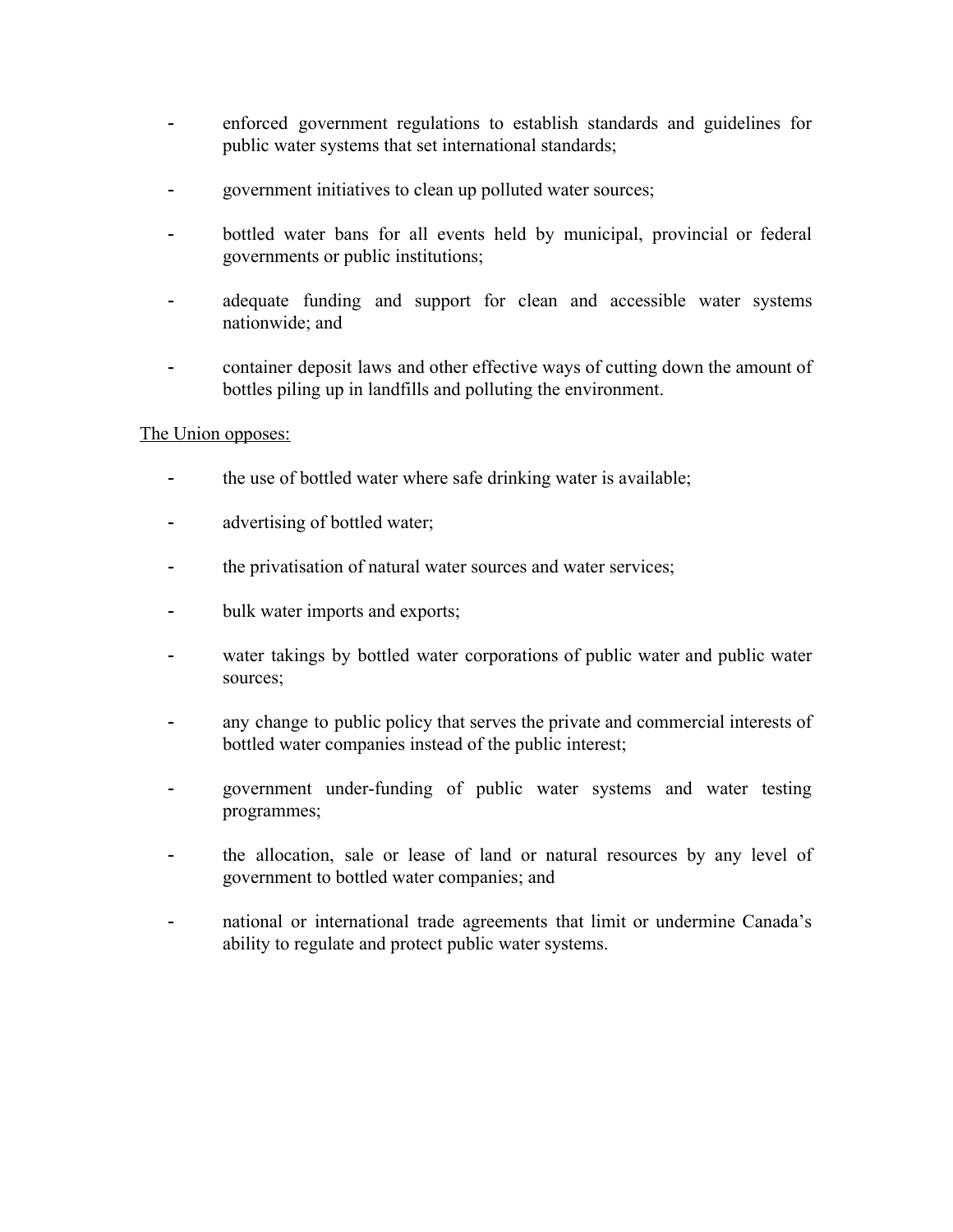# **Women Students' Issues**

#### *POSITION*

#### The Union believes that women students have the right to:

- 1. freedom of choice of lifestyle, employment, and education as full and equal participants in Canada's and Québec's society;
- 2. access post-secondary education;
- 3. employment, and the right to equal opportunity of employment with equal pay for work of equal value;
- 4. access to full, government subsidised, quality daycare, provided by adequately trained and paid child care workers, since access to education is limited by a lack thereof;
- 5. financial student assistance programs which meet the needs of full-time students, part-time students, and single parents, the majority of whom are women, and which does not require dependence on their parents or spouse;
- 6. concrete programs for re-entry of women into post-secondary education, to aid women in overcoming the barriers of interrupted studies and inadequate backgrounds;
- 7. academic counselling which informs women of all educational and employment opportunities available, in order to actively combat the streaming of women into traditional fields;
- 8. organise as women, since women's organisations within the student movement are necessary to actively raise the issues faced by women students, to provide a place for all women to develop organisational and political skills, and to provide a forum where all women can develop a sense of unity and co-operation;
- 9. a student organisation which recognises, promotes and funds a women's organisation on campus to facilitate involvement in women's issues;